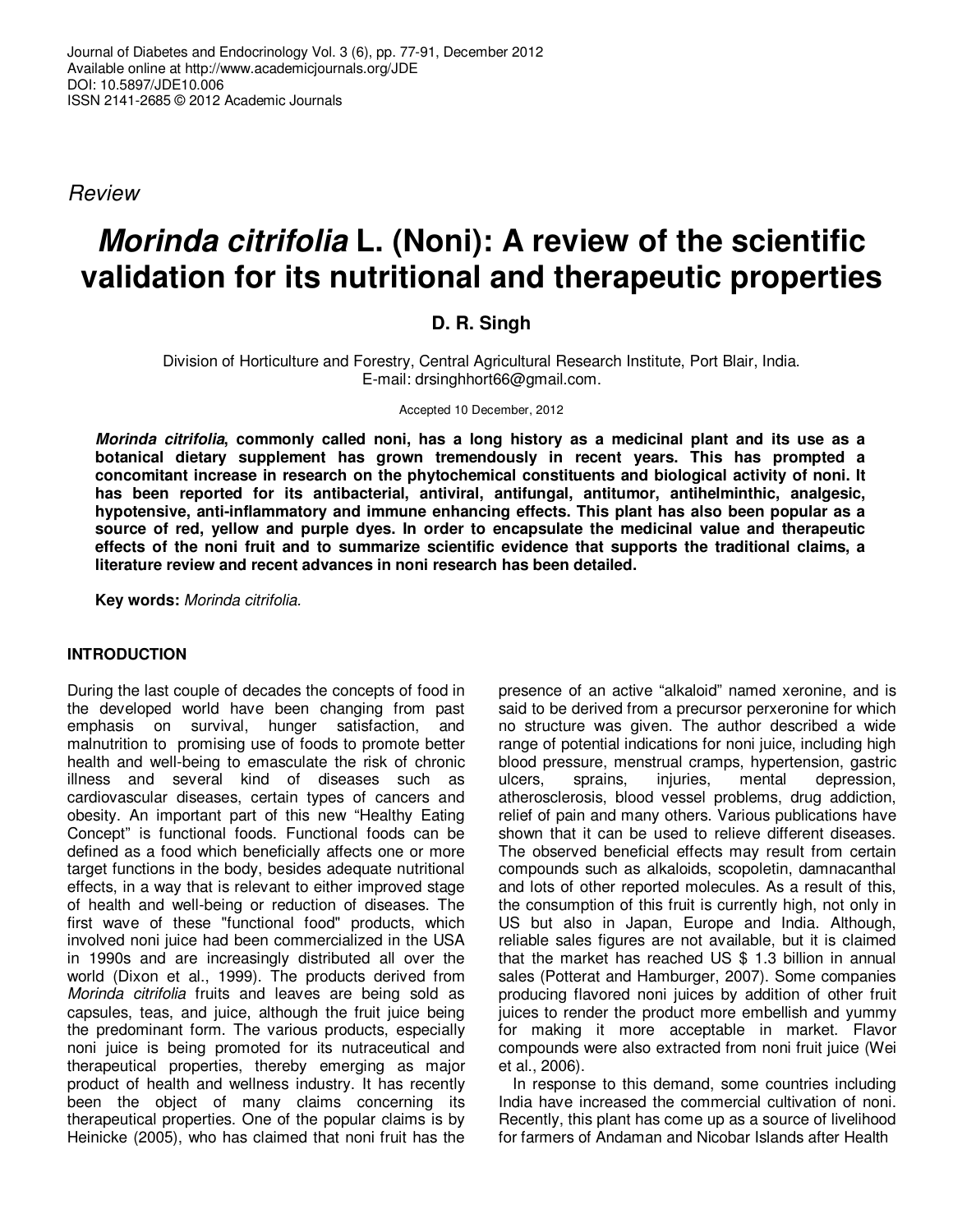India Laboratories (HIL) entered into an agreement of contract farming with them (Singh et al., 2007). Noni juice has been recently accepted in European Union as a novel food (European Commission, Scientific Committee for Food, 2002). Despite the real market opportunities, there has been little scientific research to review the actual nutritional and functional properties of noni products. This has prompted a concomitant increase in research on the phytochemical constituents and biological activity. The goal of this review is to provide an updated categorization of the nutritional and phytochemical constituents and their biological activity for its extensive utilization in health and wellness industry.

# **NUTRITIONAL VALUE OF NONI**

The complete physio-chemical composition of the fruit has not yet been reported and only partial information is available of noni juice (Table 1). The fruit contains 90% of water and the main components of the dry matter appear to be soluble solids, dietary fibres and proteins. The fruit protein content is surprisingly high, representing 11.3% of the juice dry matter, and the main amino acids are aspartic acid, glutamic acid and isoleucine (Chunhieng, 2003).

Minerals account for 8.4% of the dry matter, and are mainly potassium, sulfur, calcium, phosphorus and traces of selenium have been reported in the juice (Chunhieng, 2003). Recently, the polysaccharide content of the fruit has been investigated using monosaccharide and glycosyl linkage analysis. The most abundant monosaccharides found were arabinose (Ara*f*), galactose (Gal*p*), galacturonic acid (GalA*p*) and rhamnose (Rha*p*) (Bui et al., 2006). The vitamins reported in the fruit are mainly ascorbic acid (24 to 158 mg/100 g dry matter) (Morton, 1992; Shovic and Whistler, 2001) and provitamin A (Dixon et al., 1999).

## **CHEMICAL COMPOSITION OF NONI**

Approximately 200 phytochemicals have been identified and isolated from different parts as summarized in Table 2. However, chemical composition differs largely according to the part of the plant. To date, several classes of metabolites have been described in different parts, including acids, alcohols and phenols, anthraquinone, anthraquinone glycosides, carotenoids, esters, flavonoids, iridoids, ketones, lactones, lignans, nucleosides, triterpenoids, sterols and several minor compounds. Anthraquinones are the major phenolic compounds that have been identified and isolated from different parts of *M. citrifolia* (Bowie and Cooke, 1962). Among the reported anthraquinones, damnacanthal appear quite unique with respect to their function for its anti-cancer and anti-HIV activity (Kamata et al., 2006;

Hiramatsu et al., 1993), while similar anthraquinone damnacanthal is a potent tyrosine kinase and topoisomerase II inhibitor (Faltynek et al., 1995; Tosa et al., 1998).

Pawlus et al. (2005) identified and isolated an extremely potent quinone reductase inducer, 2-methoxy-1, 3, 6-trihydroxyanthraquinone, with a 40 fold higher potency than the well known inducer, sulforaphane. The reported molecule provides quinone reductase inductionmediated protective activity against chemical carcinogenesis. Although, the concentration is very low in the fruit, but its biological properties make it a promising biomolecule to prevent initiation phase of cancer (Pawlus et al., 2005). Sung-Woo et al. (2005) isolated an 4-dihydroxy-2-methoxy-7methylanthraquinone in fruits and established that this compound was a good candidate as an anti-wrinkle agent due to its strong induction of biosynthetic activity of extracellular matrix components.

Several studies have showed that cell culture are capable of accumulating substantial amounts of anthraquinones at a higher level than those in native plants through optimization of cultural conditions. This technique has immense potential for commercial exploitation of these valuable anthraquinones (Lucilla and Johannes, 1995; Marc et al.,, 2003; Lucilla et al., 1995).

Fatty acid glycosides and alcohols are one of the classes of phytochemicals that have been reported in the fruits (Wang et al., 1999, 2000; Samoylenko et al., 2006; Dalsgarrd et al., 2006). Due to their structure, they posses more or less pronounced amphiphilic properties and may be the region responsible for the soapy taste of ripe fruits.

Another study examined the carotenoid content in the leaves, bark and fruits and found that the leaves were a substantial source of carotenoids and had the potential to treat vitamin A deficiency (Aalbersberg et al., 1993). However, 51 volatile compounds have been identified in the ripe fruit by gas chromatography-mass spectrometry (GC-MS), which is very toxic to most *Drosophila* species (except *Drosophila sechellia*). The major compounds are carboxylic acids, especially octanoic and hexanoic acids, alcohols (3-methyl-3-buten-1-ol), esters (Methyl octanoate, methyl decanoate), ketones (2-heptanone), and lactones [(E)-6-dodeceno-glactone] (Farine et al., 1996; Sang et al., 2001). A new iridoid, named citrifolinin A-1 showing significant inhibition of activator protein-1 (AP-1) activity, has been isolated from the leaves (Guangming et al., 2001).

# **BIOLOGICAL ACTIVITY OF M. CITRIFOLIA**

Widespread claims of the therapeutical effectiveness have have encouraged the researchers worldwide to further investigate some of these possibilities. By virtue of this, one can easily find out several research articles on the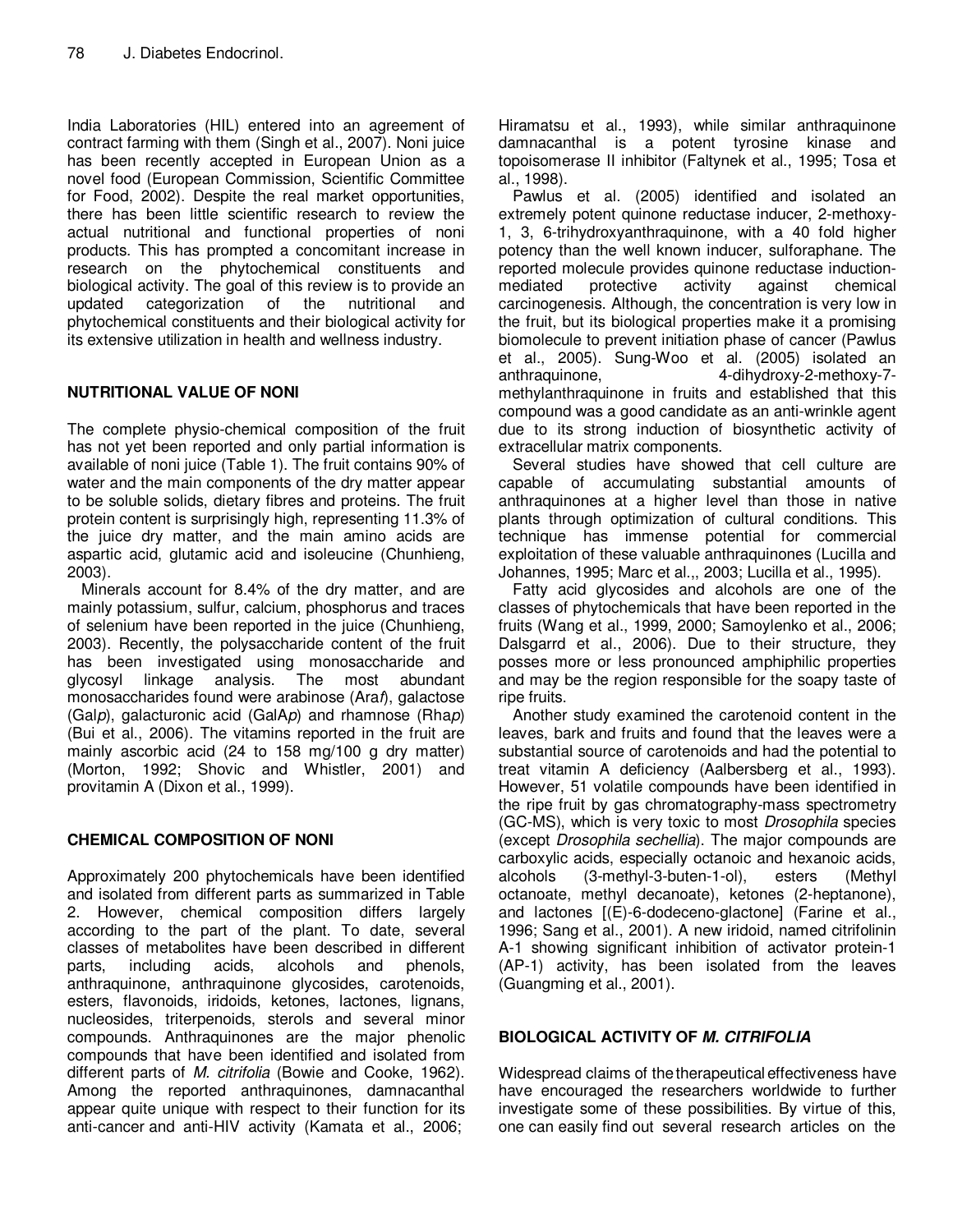| <b>Characteristic</b>       | Chunhieng<br>(2003) <sup>a</sup> | <b>Shovic and Whistler</b><br>$(2001)^a$ | European<br>Commission (2002) <sup>b</sup> | <b>Indian Noni juice</b>              |
|-----------------------------|----------------------------------|------------------------------------------|--------------------------------------------|---------------------------------------|
| pH-value                    | 3.72                             | ۰                                        | $3.4 - 3.6$                                | $3.4 - 3.6$                           |
| Dry matter                  | 9.870.4%                         |                                          | $10 - 11%$                                 | 10-11%                                |
| Total soluble solids (Brix) | 8                                |                                          |                                            |                                       |
| Protein content             | 2.5%                             | $0.4$ g/100 g                            | $0.2 - 0.5%$                               | $0.2 - 0.5%$                          |
| Lipid                       | 0.15%                            | $0.30$ g/100 g                           | $0.1 - 0.2%$                               | $0.1 - 0.2%$                          |
| Glucose                     | 11.970.2 g/L                     |                                          | $3.0 - 4.0$ g/100 g                        | $3.0 - 4.0$ g/100 g                   |
| Fructose                    | $8.270.2$ g/L                    |                                          | $3.0 - 4.0$ g/100 g                        | $3.0 - 4.0$ g/100 g                   |
| Potassium                   | 3900 mg/100 g                    | 188 mg/100 g                             | $30-150$ mg/100 g                          | $30-150$ mg/100 g                     |
| Sodium                      | $214$ mg/L                       | $21 \text{ ma}/100 \text{ g}$            | 15-40 mg/100 g                             | 15-40 mg/100 g                        |
| Magnesium                   | 14 mg/L                          | 14.5 mg/100 g                            | $3-12 \text{ ma}/100 \text{ g}$            | $3-12 \,\mathrm{mq}/100 \,\mathrm{q}$ |
| Calcium                     | $28 \text{ mg/L}$                | 41.7 mg/100 g                            | 20-25 mg/100 g                             | 20-25 mg/100 g                        |
| Vitamin C                   |                                  | 155 mg/100 g                             | $3-25$ mg/100 g                            | 3-25 mg/100 g                         |

Table 1. Physio-chemical composition of noni juice (Yanine et al., 2006).

Chunhieng (2003)<sup>a</sup> Noni fruit; Shovic and Whistler (2001)<sup>a</sup> Noni fruit; Satapathy (2007) Indian Noni juice.

biological activities and pharmacological actions of *M. citrifolia* based on modern scientific investigation.

### **Antibacterial activity**

Atkinson (1956) reported *M. citrifolia* antibacterial activity against certain infectious bacterial strains such as *Pseudomonas aeruginosa, Proteus morgaii, Staphylococcus aureus, Bacillus subtilis, Escherichia coli, Salmonella* and *Shigella*. He accentuated that the antimicrobial effect observed may be due to the presence of phenolic compounds, such as acubin, *L*-asperuloside, and alizarin in the fruit, as well as some other anthraquinone compounds in roots. Bushnell et al. (1950) and Dittmar (1993) reported antimicrobial effect on different strains of *Salmonella, Shigella, and E. coli* which is in accordance with Atkinson (1956)*.* Another study by Locher et al. (1995) showed that an acetonitrile extract of the dried fruit inhibited the growth of *P. aeruginosa, B. subtilis, E. coli*, and *Streptococcus pyrogene*. Furthermore, it also helps in stomach ulcer through inhibition of the bacteria, *H. pylori* (Duncan et al., 1998). Similar findings were also reported by Lee et al. (2008) in the methanol and aqueous crude extracts of the fruit against *E. coli*, *Streptococcus* species, *Vibrio alginolyticus,* and *Vibrio harveyi*. It has also been found that ethanol and hexane extract of this fruit provide protection against *Mycobacterium tuberculosis*. The major components identified in the hexane extract were E-phytol, cycloartenol and stigmasterol (Saludes et al., 2002).

Lee et al. (2008) showed that methanol extract of this fruit demonstrated zonesof inhibitionin a rangeof 7.7to 26 mm against *Vibrio cholerae, Klebsiella, B. subtilis, Lactobacillus lactis, P. aeruginosa, Salmonella typhi, E.*  *coli, S. aureus, Streptococcus thermophilus, Shigella flexneri, V. harveyi, Chromobacterium violaceum, Aeromonas hydrophila, Salmonella paratyphi A,* while ethyl acetate extract demonstrated zones of inhibition in range of 5.7 to 15.7 mm against *L. lactis, S. typhi, B. subtilis, E. coli, V. harveyi, S. aureus, S. flexneri, V. cholerae, A. hydrophila, C. violaceum, S. paratyphi A* (Jayaraman et al., 2008; Selvam et al., 2009; Natheer et al., 2012; Usha et al., 2010). In a related report, it has been found that methanol extract of fruit demonstrated zones of inhibition in the range of 7 to 15 mm against *E. coli*, *Streptococcus* spp., *V. alginolyticus* and *V. harveyi*  (Lee et al., 2008).

In a study by Sundarrao et al. (1993), antimicrobial activity was tested against Gram positive (*Staphylococcus albus* and *B. subtilis*) and Gram negative (*P. aeruginosa* and *Klebsiella pneumonia*) bacteria using 37 crude drug samples from different parts of 24 plants. Most of them exhibited antibacterial activity only against Gram positive bacteria. Antitumor activities were screened in mice bearing sarcoma 180 cells. Five samples were found to mediate a significant increased in lifespan, indicating potential antitumor activity.

Other studies have reported a significant activity against *Salmonella typhosa, Salmonella montevideo, Salmonella Schottmuelleri* and *Shigella paradys* strains (Bushnell et al., 1950; Dittmar, 1993). Furthermore, they showed that the antibacterial effect is greater when the fruit is ripe. Lately, antibacterial activities of the fruit juice was compared with that of sodium hypochlorite (NaOCl) and chlorhexidine gluconate (CHX) to remove the smear layer of *Enterococcus faecalis* from the canal walls of endodontically instrumented teeth. The data from this experiment indicated that fruit juice and NaOCl treatment have similar effects (Murray et al., 2008). Similar findings were also reported by Bhardwaj et al. (2012) where they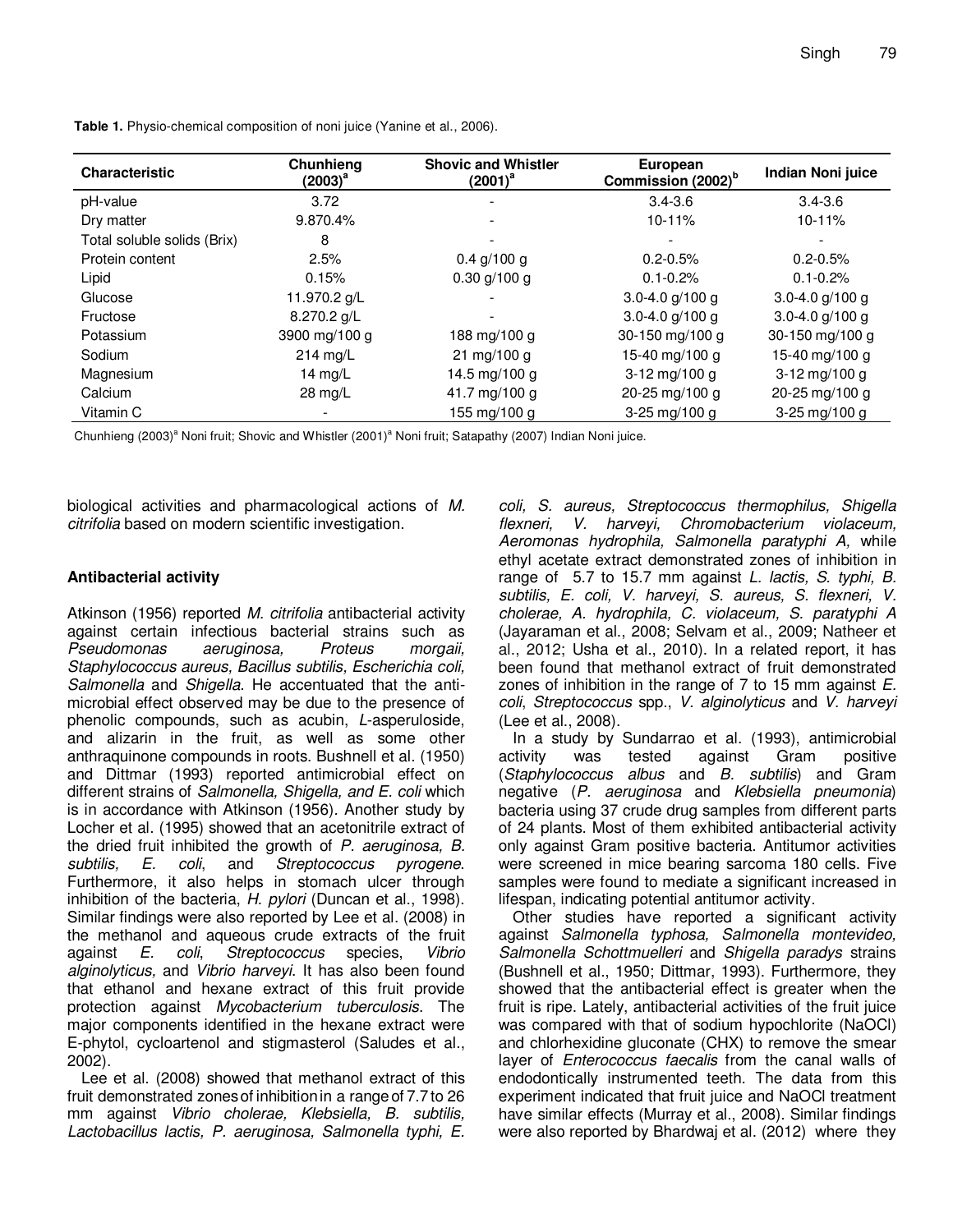#### **Table 2.** Compounds isolated from *M. citrifolia*.

| Acetic acid<br>Farine et al. (1996)<br>Ascorbic acid<br>Peerzada et al. (1990)<br>Benzoic acid<br>Farine et al. (1996)<br>Butanoic acid<br>Farine et al. (1996)<br>Decanoic acid<br>Farine et al. (1996)<br>(Z,Z,Z)-8,11,14-Eicosatrienoic acid<br>Farine et al. (1996)<br>Elaidic acid<br>Farine et al. (1996)<br>Heptanoic acid<br>Farine et al. (1996)<br>Hexanedioic acid<br>Farine et al. (1996)<br>Hexanoic acid<br>Legal et al. (1999)<br>Lauric acid<br>Farine et al. (1996)<br>Acids<br>Linoleic acid<br>Farine et al. (1996)<br>Farine et al. (1996)<br>2-Methylbutanoic acid<br>2-Methylpropanoic acid<br>Farine et al. (1996)<br>3-Methylthiopropanoic acid<br>Farine et al. (1996)<br>Myristic acid<br>Farine et al. (1996)<br>Nonanoic acid<br>Farine et al. (1996)<br>Oleic acid<br>Farine et al. (1996)<br>Octanoic acid<br>Legal et al. (1999)<br>Palmitic acid<br>Farine et al. (1996)<br>Undecanoic acid<br>Farine et al. (1996)<br>Benzyl alcohol<br>Farine et al. (1996)<br>1-Butanol<br>Farine et al. (1996)<br>Farine et al. (1996)<br>Eugenol<br>1-Hexanol<br>Farine et al. (1996)<br>Alcohols and phenols<br>3-Methyl-2-buten-1-ol<br>Farine et al. (1996)<br>3-Methyl-3-buten-1-ol<br>Farine et al. (1996)<br>$(Z, Z)$ -2,5-Undecadien-1-ol<br>Farine et al. (1996)<br>Anthragallol 1,3-di-O-methyl ether<br>Kamiya et al. (2005)<br>Kamiya et al. (2005);<br>Anthragallol 2-O-methyl ether<br>Pawlus et al. (2005)<br>Kim et al. (2005)<br>Austrocortinin<br>Anthraquinones<br>Kamiya et al. (2005);<br>5,15-Dimethylmorindol<br>Takashima et al. (2007)<br>6-Hydroxyanthragallol-1,3-di-O-methyl ether<br>Kamiya et al. (2005)<br>Pawlus et al. (2005)<br>2-Methoxy-1,3,6-trihydroxyanthraquinone<br>Morindone-5-O-methyl ether<br>Kamiya et al. (2005);<br>1-n-Butyl-4-(5'-formyl-2'-furanyl) methyl succinate<br>Samoylenko et al. (2006)<br>1-n-Butyl-4-methyl-2-hydroxysuccinate<br>Samoylenko et al. (2006)<br>1-n-Butyl-4-methyl-3-hydroxysuccinate<br>Samoylenko et al. (2006)<br>Farine et al. (1996)<br>Ethyl decanoate<br>Ethyl hexanoate<br>Farine et al. (1996)<br>Farine et al. (1996)<br><b>Esters</b><br>Ethyl octanoate<br>Ethyl palmitate<br>Farine et al. (1996)<br>Methyl decanoate<br>Farine et al. (1996)<br>Farine et al. (1996)<br>Methyl elaidate<br>Methyl hexanoate<br>Farine et al. (1996) | <b>Structural class</b> | Name of the compound           | Reference (s)        |
|---------------------------------------------------------------------------------------------------------------------------------------------------------------------------------------------------------------------------------------------------------------------------------------------------------------------------------------------------------------------------------------------------------------------------------------------------------------------------------------------------------------------------------------------------------------------------------------------------------------------------------------------------------------------------------------------------------------------------------------------------------------------------------------------------------------------------------------------------------------------------------------------------------------------------------------------------------------------------------------------------------------------------------------------------------------------------------------------------------------------------------------------------------------------------------------------------------------------------------------------------------------------------------------------------------------------------------------------------------------------------------------------------------------------------------------------------------------------------------------------------------------------------------------------------------------------------------------------------------------------------------------------------------------------------------------------------------------------------------------------------------------------------------------------------------------------------------------------------------------------------------------------------------------------------------------------------------------------------------------------------------------------------------------------------------------------------------------------------------------------------------------------------------------------------------------------------------------------------------------------------------------------------------------------------------------------------------------------------|-------------------------|--------------------------------|----------------------|
|                                                                                                                                                                                                                                                                                                                                                                                                                                                                                                                                                                                                                                                                                                                                                                                                                                                                                                                                                                                                                                                                                                                                                                                                                                                                                                                                                                                                                                                                                                                                                                                                                                                                                                                                                                                                                                                                                                                                                                                                                                                                                                                                                                                                                                                                                                                                                   |                         |                                |                      |
|                                                                                                                                                                                                                                                                                                                                                                                                                                                                                                                                                                                                                                                                                                                                                                                                                                                                                                                                                                                                                                                                                                                                                                                                                                                                                                                                                                                                                                                                                                                                                                                                                                                                                                                                                                                                                                                                                                                                                                                                                                                                                                                                                                                                                                                                                                                                                   |                         |                                |                      |
|                                                                                                                                                                                                                                                                                                                                                                                                                                                                                                                                                                                                                                                                                                                                                                                                                                                                                                                                                                                                                                                                                                                                                                                                                                                                                                                                                                                                                                                                                                                                                                                                                                                                                                                                                                                                                                                                                                                                                                                                                                                                                                                                                                                                                                                                                                                                                   |                         |                                |                      |
|                                                                                                                                                                                                                                                                                                                                                                                                                                                                                                                                                                                                                                                                                                                                                                                                                                                                                                                                                                                                                                                                                                                                                                                                                                                                                                                                                                                                                                                                                                                                                                                                                                                                                                                                                                                                                                                                                                                                                                                                                                                                                                                                                                                                                                                                                                                                                   |                         |                                |                      |
|                                                                                                                                                                                                                                                                                                                                                                                                                                                                                                                                                                                                                                                                                                                                                                                                                                                                                                                                                                                                                                                                                                                                                                                                                                                                                                                                                                                                                                                                                                                                                                                                                                                                                                                                                                                                                                                                                                                                                                                                                                                                                                                                                                                                                                                                                                                                                   |                         |                                |                      |
|                                                                                                                                                                                                                                                                                                                                                                                                                                                                                                                                                                                                                                                                                                                                                                                                                                                                                                                                                                                                                                                                                                                                                                                                                                                                                                                                                                                                                                                                                                                                                                                                                                                                                                                                                                                                                                                                                                                                                                                                                                                                                                                                                                                                                                                                                                                                                   |                         |                                |                      |
|                                                                                                                                                                                                                                                                                                                                                                                                                                                                                                                                                                                                                                                                                                                                                                                                                                                                                                                                                                                                                                                                                                                                                                                                                                                                                                                                                                                                                                                                                                                                                                                                                                                                                                                                                                                                                                                                                                                                                                                                                                                                                                                                                                                                                                                                                                                                                   |                         |                                |                      |
|                                                                                                                                                                                                                                                                                                                                                                                                                                                                                                                                                                                                                                                                                                                                                                                                                                                                                                                                                                                                                                                                                                                                                                                                                                                                                                                                                                                                                                                                                                                                                                                                                                                                                                                                                                                                                                                                                                                                                                                                                                                                                                                                                                                                                                                                                                                                                   |                         |                                |                      |
|                                                                                                                                                                                                                                                                                                                                                                                                                                                                                                                                                                                                                                                                                                                                                                                                                                                                                                                                                                                                                                                                                                                                                                                                                                                                                                                                                                                                                                                                                                                                                                                                                                                                                                                                                                                                                                                                                                                                                                                                                                                                                                                                                                                                                                                                                                                                                   |                         |                                |                      |
|                                                                                                                                                                                                                                                                                                                                                                                                                                                                                                                                                                                                                                                                                                                                                                                                                                                                                                                                                                                                                                                                                                                                                                                                                                                                                                                                                                                                                                                                                                                                                                                                                                                                                                                                                                                                                                                                                                                                                                                                                                                                                                                                                                                                                                                                                                                                                   |                         |                                |                      |
|                                                                                                                                                                                                                                                                                                                                                                                                                                                                                                                                                                                                                                                                                                                                                                                                                                                                                                                                                                                                                                                                                                                                                                                                                                                                                                                                                                                                                                                                                                                                                                                                                                                                                                                                                                                                                                                                                                                                                                                                                                                                                                                                                                                                                                                                                                                                                   |                         |                                |                      |
|                                                                                                                                                                                                                                                                                                                                                                                                                                                                                                                                                                                                                                                                                                                                                                                                                                                                                                                                                                                                                                                                                                                                                                                                                                                                                                                                                                                                                                                                                                                                                                                                                                                                                                                                                                                                                                                                                                                                                                                                                                                                                                                                                                                                                                                                                                                                                   |                         |                                |                      |
|                                                                                                                                                                                                                                                                                                                                                                                                                                                                                                                                                                                                                                                                                                                                                                                                                                                                                                                                                                                                                                                                                                                                                                                                                                                                                                                                                                                                                                                                                                                                                                                                                                                                                                                                                                                                                                                                                                                                                                                                                                                                                                                                                                                                                                                                                                                                                   |                         |                                |                      |
|                                                                                                                                                                                                                                                                                                                                                                                                                                                                                                                                                                                                                                                                                                                                                                                                                                                                                                                                                                                                                                                                                                                                                                                                                                                                                                                                                                                                                                                                                                                                                                                                                                                                                                                                                                                                                                                                                                                                                                                                                                                                                                                                                                                                                                                                                                                                                   |                         |                                |                      |
|                                                                                                                                                                                                                                                                                                                                                                                                                                                                                                                                                                                                                                                                                                                                                                                                                                                                                                                                                                                                                                                                                                                                                                                                                                                                                                                                                                                                                                                                                                                                                                                                                                                                                                                                                                                                                                                                                                                                                                                                                                                                                                                                                                                                                                                                                                                                                   |                         |                                |                      |
|                                                                                                                                                                                                                                                                                                                                                                                                                                                                                                                                                                                                                                                                                                                                                                                                                                                                                                                                                                                                                                                                                                                                                                                                                                                                                                                                                                                                                                                                                                                                                                                                                                                                                                                                                                                                                                                                                                                                                                                                                                                                                                                                                                                                                                                                                                                                                   |                         |                                |                      |
|                                                                                                                                                                                                                                                                                                                                                                                                                                                                                                                                                                                                                                                                                                                                                                                                                                                                                                                                                                                                                                                                                                                                                                                                                                                                                                                                                                                                                                                                                                                                                                                                                                                                                                                                                                                                                                                                                                                                                                                                                                                                                                                                                                                                                                                                                                                                                   |                         |                                |                      |
|                                                                                                                                                                                                                                                                                                                                                                                                                                                                                                                                                                                                                                                                                                                                                                                                                                                                                                                                                                                                                                                                                                                                                                                                                                                                                                                                                                                                                                                                                                                                                                                                                                                                                                                                                                                                                                                                                                                                                                                                                                                                                                                                                                                                                                                                                                                                                   |                         |                                |                      |
|                                                                                                                                                                                                                                                                                                                                                                                                                                                                                                                                                                                                                                                                                                                                                                                                                                                                                                                                                                                                                                                                                                                                                                                                                                                                                                                                                                                                                                                                                                                                                                                                                                                                                                                                                                                                                                                                                                                                                                                                                                                                                                                                                                                                                                                                                                                                                   |                         |                                |                      |
|                                                                                                                                                                                                                                                                                                                                                                                                                                                                                                                                                                                                                                                                                                                                                                                                                                                                                                                                                                                                                                                                                                                                                                                                                                                                                                                                                                                                                                                                                                                                                                                                                                                                                                                                                                                                                                                                                                                                                                                                                                                                                                                                                                                                                                                                                                                                                   |                         |                                |                      |
|                                                                                                                                                                                                                                                                                                                                                                                                                                                                                                                                                                                                                                                                                                                                                                                                                                                                                                                                                                                                                                                                                                                                                                                                                                                                                                                                                                                                                                                                                                                                                                                                                                                                                                                                                                                                                                                                                                                                                                                                                                                                                                                                                                                                                                                                                                                                                   |                         |                                |                      |
|                                                                                                                                                                                                                                                                                                                                                                                                                                                                                                                                                                                                                                                                                                                                                                                                                                                                                                                                                                                                                                                                                                                                                                                                                                                                                                                                                                                                                                                                                                                                                                                                                                                                                                                                                                                                                                                                                                                                                                                                                                                                                                                                                                                                                                                                                                                                                   |                         |                                |                      |
|                                                                                                                                                                                                                                                                                                                                                                                                                                                                                                                                                                                                                                                                                                                                                                                                                                                                                                                                                                                                                                                                                                                                                                                                                                                                                                                                                                                                                                                                                                                                                                                                                                                                                                                                                                                                                                                                                                                                                                                                                                                                                                                                                                                                                                                                                                                                                   |                         |                                |                      |
|                                                                                                                                                                                                                                                                                                                                                                                                                                                                                                                                                                                                                                                                                                                                                                                                                                                                                                                                                                                                                                                                                                                                                                                                                                                                                                                                                                                                                                                                                                                                                                                                                                                                                                                                                                                                                                                                                                                                                                                                                                                                                                                                                                                                                                                                                                                                                   |                         |                                |                      |
|                                                                                                                                                                                                                                                                                                                                                                                                                                                                                                                                                                                                                                                                                                                                                                                                                                                                                                                                                                                                                                                                                                                                                                                                                                                                                                                                                                                                                                                                                                                                                                                                                                                                                                                                                                                                                                                                                                                                                                                                                                                                                                                                                                                                                                                                                                                                                   |                         |                                |                      |
|                                                                                                                                                                                                                                                                                                                                                                                                                                                                                                                                                                                                                                                                                                                                                                                                                                                                                                                                                                                                                                                                                                                                                                                                                                                                                                                                                                                                                                                                                                                                                                                                                                                                                                                                                                                                                                                                                                                                                                                                                                                                                                                                                                                                                                                                                                                                                   |                         |                                |                      |
|                                                                                                                                                                                                                                                                                                                                                                                                                                                                                                                                                                                                                                                                                                                                                                                                                                                                                                                                                                                                                                                                                                                                                                                                                                                                                                                                                                                                                                                                                                                                                                                                                                                                                                                                                                                                                                                                                                                                                                                                                                                                                                                                                                                                                                                                                                                                                   |                         |                                |                      |
|                                                                                                                                                                                                                                                                                                                                                                                                                                                                                                                                                                                                                                                                                                                                                                                                                                                                                                                                                                                                                                                                                                                                                                                                                                                                                                                                                                                                                                                                                                                                                                                                                                                                                                                                                                                                                                                                                                                                                                                                                                                                                                                                                                                                                                                                                                                                                   |                         |                                |                      |
|                                                                                                                                                                                                                                                                                                                                                                                                                                                                                                                                                                                                                                                                                                                                                                                                                                                                                                                                                                                                                                                                                                                                                                                                                                                                                                                                                                                                                                                                                                                                                                                                                                                                                                                                                                                                                                                                                                                                                                                                                                                                                                                                                                                                                                                                                                                                                   |                         |                                |                      |
|                                                                                                                                                                                                                                                                                                                                                                                                                                                                                                                                                                                                                                                                                                                                                                                                                                                                                                                                                                                                                                                                                                                                                                                                                                                                                                                                                                                                                                                                                                                                                                                                                                                                                                                                                                                                                                                                                                                                                                                                                                                                                                                                                                                                                                                                                                                                                   |                         |                                |                      |
|                                                                                                                                                                                                                                                                                                                                                                                                                                                                                                                                                                                                                                                                                                                                                                                                                                                                                                                                                                                                                                                                                                                                                                                                                                                                                                                                                                                                                                                                                                                                                                                                                                                                                                                                                                                                                                                                                                                                                                                                                                                                                                                                                                                                                                                                                                                                                   |                         |                                |                      |
|                                                                                                                                                                                                                                                                                                                                                                                                                                                                                                                                                                                                                                                                                                                                                                                                                                                                                                                                                                                                                                                                                                                                                                                                                                                                                                                                                                                                                                                                                                                                                                                                                                                                                                                                                                                                                                                                                                                                                                                                                                                                                                                                                                                                                                                                                                                                                   |                         |                                |                      |
|                                                                                                                                                                                                                                                                                                                                                                                                                                                                                                                                                                                                                                                                                                                                                                                                                                                                                                                                                                                                                                                                                                                                                                                                                                                                                                                                                                                                                                                                                                                                                                                                                                                                                                                                                                                                                                                                                                                                                                                                                                                                                                                                                                                                                                                                                                                                                   |                         |                                |                      |
|                                                                                                                                                                                                                                                                                                                                                                                                                                                                                                                                                                                                                                                                                                                                                                                                                                                                                                                                                                                                                                                                                                                                                                                                                                                                                                                                                                                                                                                                                                                                                                                                                                                                                                                                                                                                                                                                                                                                                                                                                                                                                                                                                                                                                                                                                                                                                   |                         |                                |                      |
|                                                                                                                                                                                                                                                                                                                                                                                                                                                                                                                                                                                                                                                                                                                                                                                                                                                                                                                                                                                                                                                                                                                                                                                                                                                                                                                                                                                                                                                                                                                                                                                                                                                                                                                                                                                                                                                                                                                                                                                                                                                                                                                                                                                                                                                                                                                                                   |                         |                                |                      |
|                                                                                                                                                                                                                                                                                                                                                                                                                                                                                                                                                                                                                                                                                                                                                                                                                                                                                                                                                                                                                                                                                                                                                                                                                                                                                                                                                                                                                                                                                                                                                                                                                                                                                                                                                                                                                                                                                                                                                                                                                                                                                                                                                                                                                                                                                                                                                   |                         |                                |                      |
|                                                                                                                                                                                                                                                                                                                                                                                                                                                                                                                                                                                                                                                                                                                                                                                                                                                                                                                                                                                                                                                                                                                                                                                                                                                                                                                                                                                                                                                                                                                                                                                                                                                                                                                                                                                                                                                                                                                                                                                                                                                                                                                                                                                                                                                                                                                                                   |                         |                                |                      |
|                                                                                                                                                                                                                                                                                                                                                                                                                                                                                                                                                                                                                                                                                                                                                                                                                                                                                                                                                                                                                                                                                                                                                                                                                                                                                                                                                                                                                                                                                                                                                                                                                                                                                                                                                                                                                                                                                                                                                                                                                                                                                                                                                                                                                                                                                                                                                   |                         |                                |                      |
|                                                                                                                                                                                                                                                                                                                                                                                                                                                                                                                                                                                                                                                                                                                                                                                                                                                                                                                                                                                                                                                                                                                                                                                                                                                                                                                                                                                                                                                                                                                                                                                                                                                                                                                                                                                                                                                                                                                                                                                                                                                                                                                                                                                                                                                                                                                                                   |                         |                                |                      |
|                                                                                                                                                                                                                                                                                                                                                                                                                                                                                                                                                                                                                                                                                                                                                                                                                                                                                                                                                                                                                                                                                                                                                                                                                                                                                                                                                                                                                                                                                                                                                                                                                                                                                                                                                                                                                                                                                                                                                                                                                                                                                                                                                                                                                                                                                                                                                   |                         |                                |                      |
|                                                                                                                                                                                                                                                                                                                                                                                                                                                                                                                                                                                                                                                                                                                                                                                                                                                                                                                                                                                                                                                                                                                                                                                                                                                                                                                                                                                                                                                                                                                                                                                                                                                                                                                                                                                                                                                                                                                                                                                                                                                                                                                                                                                                                                                                                                                                                   |                         |                                |                      |
|                                                                                                                                                                                                                                                                                                                                                                                                                                                                                                                                                                                                                                                                                                                                                                                                                                                                                                                                                                                                                                                                                                                                                                                                                                                                                                                                                                                                                                                                                                                                                                                                                                                                                                                                                                                                                                                                                                                                                                                                                                                                                                                                                                                                                                                                                                                                                   |                         |                                |                      |
|                                                                                                                                                                                                                                                                                                                                                                                                                                                                                                                                                                                                                                                                                                                                                                                                                                                                                                                                                                                                                                                                                                                                                                                                                                                                                                                                                                                                                                                                                                                                                                                                                                                                                                                                                                                                                                                                                                                                                                                                                                                                                                                                                                                                                                                                                                                                                   |                         |                                |                      |
|                                                                                                                                                                                                                                                                                                                                                                                                                                                                                                                                                                                                                                                                                                                                                                                                                                                                                                                                                                                                                                                                                                                                                                                                                                                                                                                                                                                                                                                                                                                                                                                                                                                                                                                                                                                                                                                                                                                                                                                                                                                                                                                                                                                                                                                                                                                                                   |                         |                                |                      |
|                                                                                                                                                                                                                                                                                                                                                                                                                                                                                                                                                                                                                                                                                                                                                                                                                                                                                                                                                                                                                                                                                                                                                                                                                                                                                                                                                                                                                                                                                                                                                                                                                                                                                                                                                                                                                                                                                                                                                                                                                                                                                                                                                                                                                                                                                                                                                   |                         |                                |                      |
|                                                                                                                                                                                                                                                                                                                                                                                                                                                                                                                                                                                                                                                                                                                                                                                                                                                                                                                                                                                                                                                                                                                                                                                                                                                                                                                                                                                                                                                                                                                                                                                                                                                                                                                                                                                                                                                                                                                                                                                                                                                                                                                                                                                                                                                                                                                                                   |                         | Methyl 3-methylthio-propanoate | Farine et al. (1996) |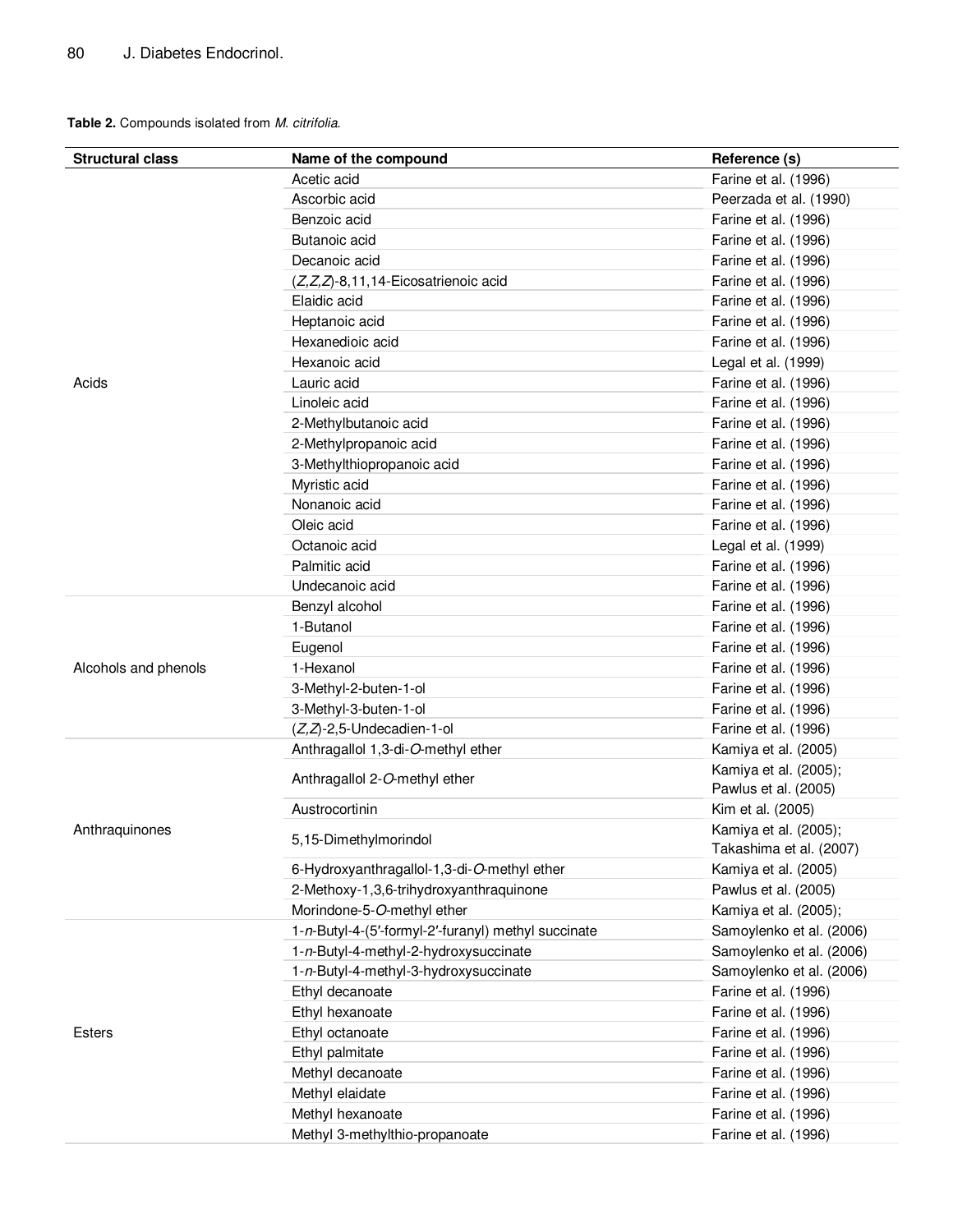|             | Methyl octanoate                                                                 | Farine et al. (1996)                                                                                                  |
|-------------|----------------------------------------------------------------------------------|-----------------------------------------------------------------------------------------------------------------------|
|             | Methyl oleate                                                                    | Farine et al. (1996)                                                                                                  |
|             | Methyl palmitate                                                                 | Farine et al. (1996)                                                                                                  |
|             | Kaempferol                                                                       | Deng et al. (2007b)                                                                                                   |
|             | Narcissoside                                                                     | Su et al. (2005)                                                                                                      |
|             |                                                                                  | Sang et al. (2001a);                                                                                                  |
| Flavonoid   | Nicotifloroside                                                                  | Su et al. (2005)                                                                                                      |
|             | Quercetin                                                                        | Deng et al. (2007b)                                                                                                   |
|             | Rutin                                                                            | Wang et al. (1999);                                                                                                   |
|             |                                                                                  | Sang et al. (2001a)                                                                                                   |
|             | Asperuloside                                                                     | Sang et al. (2001b);                                                                                                  |
|             |                                                                                  | Su et al. (2005)                                                                                                      |
|             | Asperulosidic acid                                                               | Wang et al. (1999);<br>Sang et al. (2001b);<br>Kamiya et al. (2005);<br>Su et al. (2005);<br>Samoylenko et al. (2006) |
|             | Asperulosidic acid methyl ester                                                  | Sang et al. (2002)                                                                                                    |
|             | Borreriagenin (previously morindacin)                                            | Kamiya et al. (2005);<br>Su et al. (2005);<br>Schripsema et al. (2006)                                                |
| Iridoids    | 4-epi-Borreriagenin                                                              | Samoylenko et al. (2006)                                                                                              |
|             |                                                                                  | Su et al. (2005);                                                                                                     |
|             | Deacetylasperuloside                                                             | Takashima et al. (2007)                                                                                               |
|             | Deacetylasperulosidic acid                                                       | Kamiya et al. (2005);<br>Samoylenko et al. (2006)                                                                     |
|             | Deacetylasperulosidic acid methyl ester                                          | Sang et al. (2002)                                                                                                    |
|             | Dehydromethoxygaertneroside                                                      | Su et al. (2005)                                                                                                      |
|             | 6β,7 β - Epoxy-8-epi-splendoside                                                 | Su et al. (2005)                                                                                                      |
|             | 6a-Hydroxyadoxoside                                                              | Su et al. (2005)                                                                                                      |
|             | 1,3a,4,7a-Tetrahydro-6-(hydroxymethyl)-3H-furo[3,4-clpyran-4-<br>carboxylic acid | Sang et al. (2002)                                                                                                    |
| Ketone      | 2-Heptanone                                                                      | Farine et al. (1996)                                                                                                  |
|             | 3-Hydroxy-2-butanone                                                             | Farine et al. (1996)                                                                                                  |
| Lactone     | (E)-6-Dodeceno-γ- lactone                                                        | Farine et al. (1996)                                                                                                  |
|             | (Z)-6-Dodeceno- γ-lactone                                                        | Farine et al. (1996)                                                                                                  |
|             | Americanin A                                                                     | Kamiya et al. (2004)                                                                                                  |
| Lignans     | Americanoic acid                                                                 | Kamiya et al. (2004)                                                                                                  |
|             | Americanol A                                                                     | Kamiya et al. (2004)                                                                                                  |
|             | Balanophonin                                                                     | Pawlus et al. (2005)                                                                                                  |
|             | 3,3'-Bisdemethylpinoresinol                                                      | Kamiya et al. (2004);<br>Deng et al. (2007b)                                                                          |
|             | 3,3'-Bisdemethyltanegool                                                         | Deng et al. (2007b)                                                                                                   |
|             | Isoprincepin                                                                     | Kamiya et al. (2004)                                                                                                  |
|             | Morindolin                                                                       | Kamiya et al. (2004)                                                                                                  |
|             | (-)-Pinoresinol                                                                  | Deng et al. (2007b)                                                                                                   |
|             | (+)-3,4,3',4'-Tetrahydroxy-9,7'a-epoxylignano-7 a,9'-lactone                     | Deng et al. (2007b)                                                                                                   |
|             |                                                                                  | Sang et al. (2002);                                                                                                   |
| Nucleosides | Cytidine                                                                         | Su et al. (2005)                                                                                                      |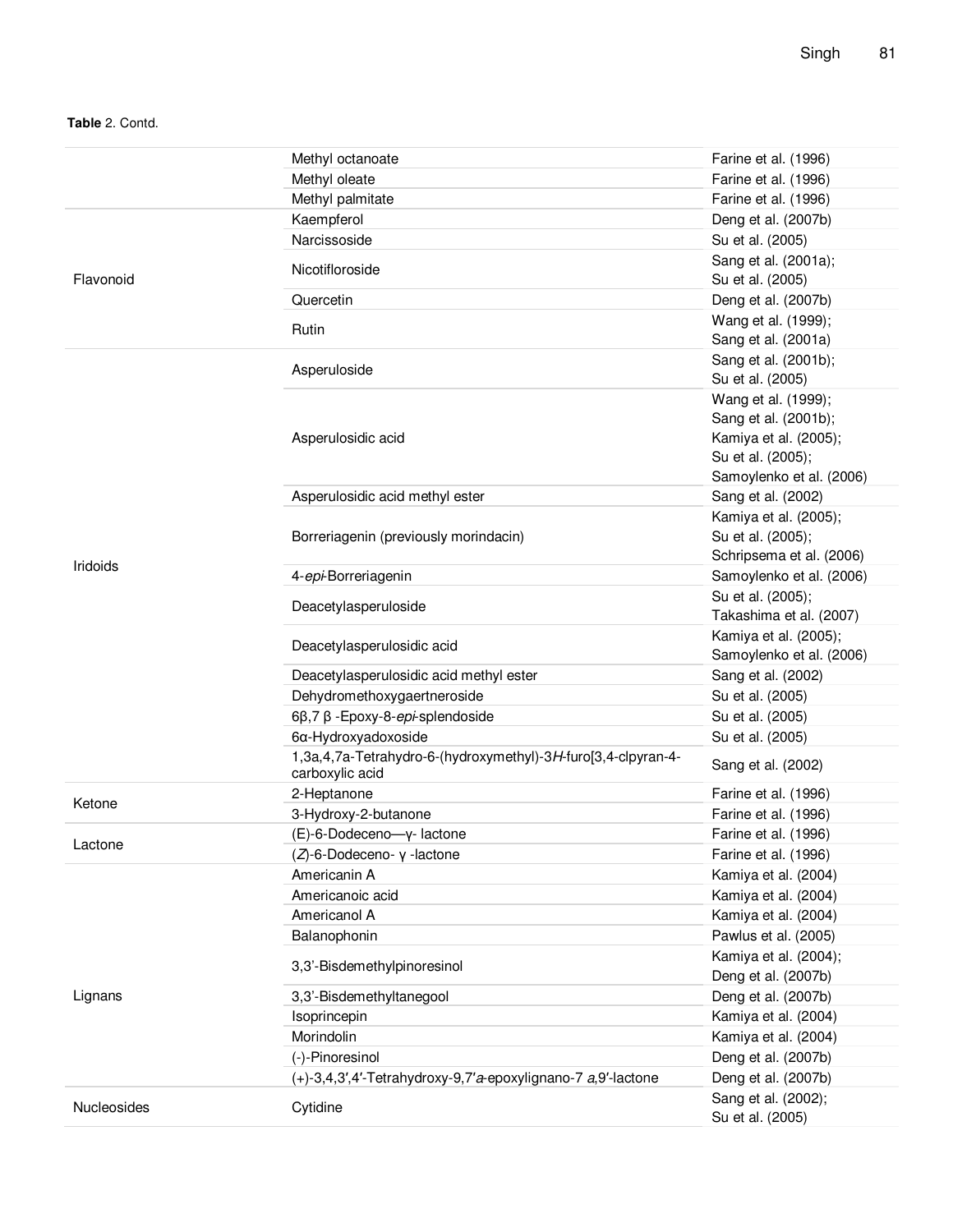Flavonoids

|                           |                                                  | Wang et al. (2000);                                   |
|---------------------------|--------------------------------------------------|-------------------------------------------------------|
|                           | Nonioside A                                      | Dalsgaard et al. (2006)                               |
|                           | Nonioside B                                      | Wang et al. (1999);                                   |
|                           |                                                  | Dalsgaard et al. (2006)                               |
|                           | Nonioside C                                      | Wang et al. (2000);                                   |
|                           |                                                  | Dalsgaard et al. (2006)                               |
|                           | Nonioside D                                      | Wang et al. (2000)                                    |
|                           | Nonioside E                                      | Dalsgaard et al. (2006)                               |
|                           | Nonioside F                                      | Dalsgaard et al. (2006)                               |
| Saccharides               | Nonioside G                                      | Dalsgaard et al. (2006)                               |
|                           | Nonioside H                                      | Dalsgaard et al. (2006)                               |
|                           | $\alpha$ - and $\beta$ -Glucose                  | Levand and Larson (1979);<br>Samoylenko et al. (2006) |
|                           | Methyl $\alpha$ -D-fructofuranoside              | Su et al. (2005)                                      |
|                           |                                                  |                                                       |
|                           | Methyl β-D-fructofuranoside                      | Su et al. (2005)                                      |
|                           | 1-O-(3'-Methylbut-3'-enyl)- β -D-glucopyranose   | Samoylenko et al.                                     |
| Triterpenoids and sterols | 3,19-Dihydroxyursolic acid                       | Sang et al. (2002)                                    |
|                           | 19 $\alpha$ -Methylursolic acid                  | Sang et al. (2002)                                    |
|                           | (Ethylthiomethyl) benzene                        | Farine et al. (1996)                                  |
|                           | Hexanamide                                       | Farine et al. (1996)                                  |
|                           | $\beta$ -Hydroxypropiovanillone                  | Pawlus et al. (2005)                                  |
|                           | 4-Hydroxy-3-methoxycinnamaldehyde                | Pawlus et al. (2005)                                  |
|                           | Isoscopoletin                                    | Deng et al. (2007b)                                   |
|                           | Limonene                                         | Farine et al. (1996)                                  |
| Miscellaneous compounds   | 1-Palmitin                                       | Pawlus et al. (2005)                                  |
|                           |                                                  | Sal.udes et al. (2002a);                              |
|                           | Scopoletin                                       | Pawlus et al. (2005);                                 |
|                           |                                                  | Samoylenko et al. (2006);                             |
|                           | Vanillin                                         | Pawlus et al. (2005);                                 |
|                           |                                                  | Deng et al. (2007b)                                   |
|                           | Vomifoliol                                       | Farine et al. (1996)                                  |
|                           |                                                  |                                                       |
| Leaves                    |                                                  |                                                       |
| Acids                     | 13-Hydroxy-9,11,15-octadecatrienoic acid         | Takashima et al. (2007)                               |
| Anthraquinones            | 5,15-Dimethylmorindol                            | Kamiya et al. (2005);                                 |
|                           |                                                  | Takashima et al. (2007)                               |
|                           | 1,5,15-Trimethylmorindol                         | Takashima et al. (2007)                               |
| Carotenoids               | $\beta$ -Carotene                                | Aal.bersberg et al. 1993)                             |
|                           | $13^2$ (R)-Hydroxypheophorbide a methyl ester    | Takashima et al. (2007)                               |
|                           | $13^2$ (S)-Hydroxypheophorbide a methyl ester    | Takashima et al. (2007)                               |
|                           | $151(R)$ -Hydropurpurin-7 lactone dimethyl ester | Takashima et al. (2007)                               |
| Chlorophyll derivatives   | $151(S)$ -Hydropurpurin-7 lactone dimethyl ester | Takashima et al. (2007)                               |
|                           | Methyl pheophorbide a                            | Takashima et al. (2007)                               |
|                           | Methyl pheophorbide b                            | Takashima et al. (2007)                               |

Pheophorbide a Takashima et al. (2007) 13-*epi*-Phaeophorbide a methyl ester Takashima et al. (2007)

Su et al. (2005)

rhamnopyranosyl-(1→6)]-- β D- galactopyranosyl-(1→2)-[a-L-<br>sang et al. (2001a)<br>Sang et al. (2001a) Nicotifloroside Sang et al. (2001a);

Kaempferol 3-*O*—β- D-glucopyranosyl-(1→2)-[*a*-L-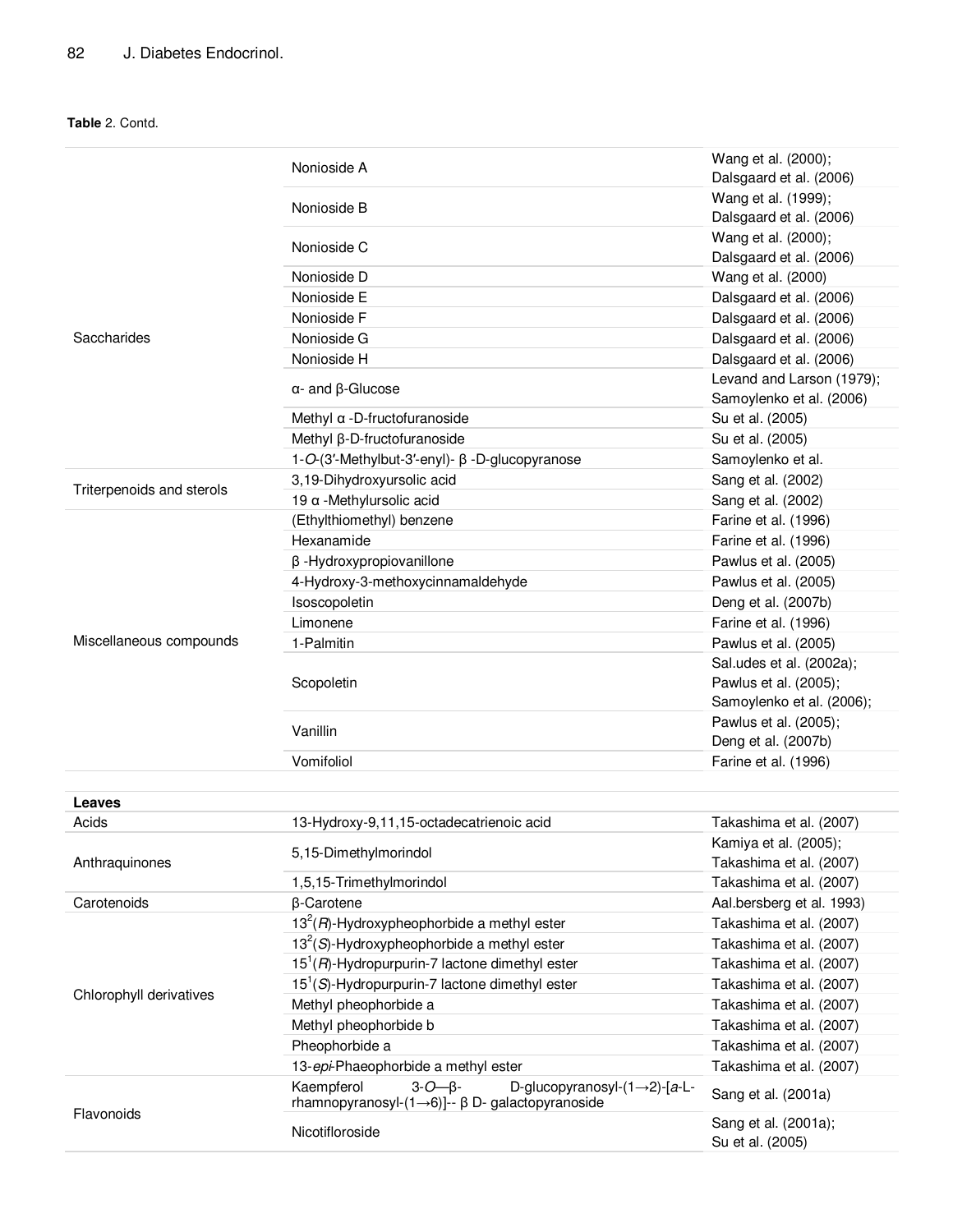|                           | Quercetin 3-O- $\beta$ -D-glucopyranoside                                                                                                         | Sang et al. (2001a)                                                                                                   |
|---------------------------|---------------------------------------------------------------------------------------------------------------------------------------------------|-----------------------------------------------------------------------------------------------------------------------|
|                           | Quercetin<br>$3 - O -$<br>-D-glucopyranosyl- $(1\rightarrow 2)$ -[a-<br>β<br>Lrhamnopyranosyl- $(1\rightarrow 6)$ ]- $\beta$ -D-galactopyranoside | Sang et al. (2001a)                                                                                                   |
|                           | Rutin                                                                                                                                             | Wang et al. (1999);<br>Sang et al. (2001a)                                                                            |
|                           | Asperuloside                                                                                                                                      | Sang et al. (2001b);<br>Su et al. (2005)                                                                              |
|                           | Asperulosidic acid                                                                                                                                | Wang et al. (1999);<br>Sang et al. (2001b);<br>Kamiya et al. (2005);<br>Su et al. (2005);<br>Samoylenko et al. (2006) |
|                           | Citrifolinin A-1                                                                                                                                  | Sang et al. (2003)                                                                                                    |
| Iridoids                  | Citrifolinin Ba                                                                                                                                   | Sang et al. (2003)                                                                                                    |
|                           | Citrifolinin Bb                                                                                                                                   | Sang et al. (2003)                                                                                                    |
|                           | Citrifolinoside A                                                                                                                                 | Sang et al. (2003)                                                                                                    |
|                           | Citrifoside                                                                                                                                       | Takashima et al. (2007)                                                                                               |
|                           | Deacetylasperuloside                                                                                                                              | Su et al. (2005);<br>Takashima et al. (2007)                                                                          |
|                           | Dehydroepoxymethoxygaertneroside                                                                                                                  | Sang et al. (2001c);<br>Schripsema et al. (2006)                                                                      |
|                           | 3-O-Acetylpomolic acid                                                                                                                            | Takashima et al. (2007)                                                                                               |
|                           | Barbinervic acid                                                                                                                                  | Takashima et al. (2007)                                                                                               |
|                           | Campesta-5,7,22-trien-3 $\beta$ -ol                                                                                                               | Sal.udes et al. (2002b)                                                                                               |
|                           | Clethric acid                                                                                                                                     | Takashima et al. (2007)                                                                                               |
|                           | Cycloartenol                                                                                                                                      | Dyas et al. (1994);                                                                                                   |
|                           | Hederagenin                                                                                                                                       | Takashima et al. (2007)                                                                                               |
|                           | Oleanolic acid                                                                                                                                    | Takashima et al. (2007)                                                                                               |
|                           | Rotungenic acid                                                                                                                                   | Takashima et al. (2007)                                                                                               |
| Triterpenoids and sterols | $\beta$ -Sitosterol                                                                                                                               | Ahmad and Bano (1980);<br>Dyas et al. (1994);<br>Sal.udes et al. (2002b);<br>Pawlus et al. (2005)                     |
|                           | Stigmasta-4-en-3-one                                                                                                                              | Sal.udes et al. (2002b)                                                                                               |
|                           | Stigmasta-4-22-dien-3-one                                                                                                                         | Sal.udes et al. (2002b)                                                                                               |
|                           | Stigmasterol                                                                                                                                      | Dyas et al. (1994);<br>Sal.udes et al. (2002b)                                                                        |
|                           | Ursolic acid                                                                                                                                      | Ahmad and Bano (1980);<br>Takashima et al. (2007)                                                                     |
| Miscellaneous compounds   | Peucedanocoumarin III                                                                                                                             | Takashima et al. (2007)                                                                                               |
|                           | Phytol                                                                                                                                            | Takashima et al. (2007)                                                                                               |
|                           | Pteryxin                                                                                                                                          | Takashima et al. (2007)                                                                                               |
|                           | Roseoside II                                                                                                                                      | Takashima et al. (2007)                                                                                               |
|                           |                                                                                                                                                   |                                                                                                                       |
| <b>Seed</b>               |                                                                                                                                                   |                                                                                                                       |
| Acids                     | Ricinoleic acid                                                                                                                                   | Daulatabad et al. (1989)                                                                                              |
| <b>Roots</b>              |                                                                                                                                                   |                                                                                                                       |
| Anthraquinones            | Alizarin 1-O-methyl ether                                                                                                                         | Simonsen (1920); Pawlus et<br>al. (2005)                                                                              |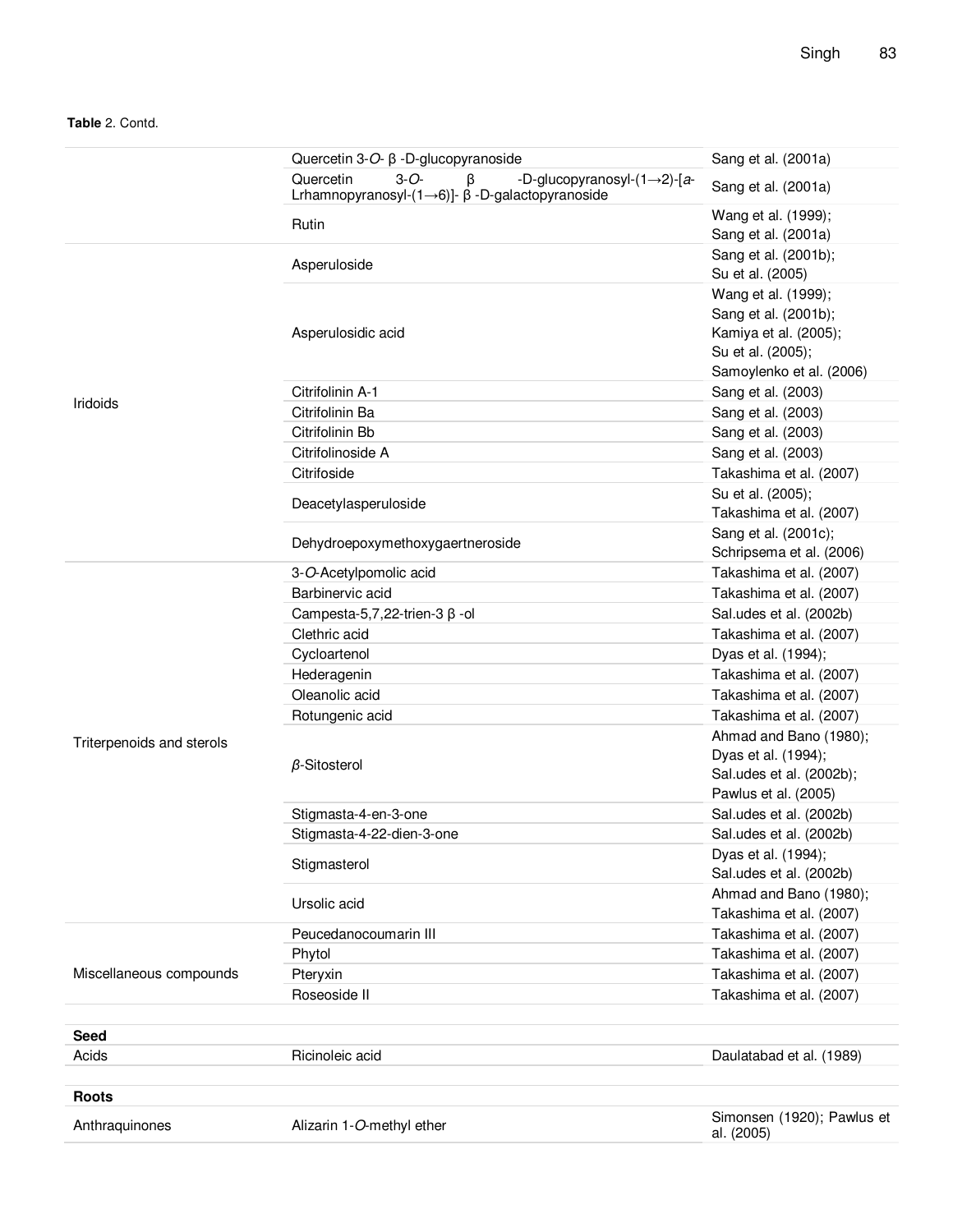|                          | Anthragallol 1,2-di-O-methyl ether                                                       | Thomson (1971)                                             |
|--------------------------|------------------------------------------------------------------------------------------|------------------------------------------------------------|
|                          | Damnacanthal                                                                             | Thomson (1971);<br>Hiramatsu et al. (1993)                 |
|                          | Damnacanthol                                                                             |                                                            |
|                          | 2-Formylanthraquinone                                                                    | Sang and Ho (2006)                                         |
|                          | 1-Hydroxy-2-methylanthraquinone                                                          | Sang and Ho (2006)                                         |
|                          | 2-Hydroxy-1-methoxy-7-methylanthraquinone                                                | Rusia and Srivastava (1989)                                |
|                          | Ibericin                                                                                 | Sang and Ho (2006)                                         |
|                          | 1-Methoxy-3-hydroxyanthraquinone                                                         | Sang and Ho (2006)                                         |
|                          | Morenone-1                                                                               | Jain and Srivastava (1992)                                 |
|                          | Morenone-2                                                                               | Jain and Srivastava (1992)                                 |
|                          | Morindone                                                                                | Simonsen (1920);<br>Thomson (1971);<br>Leistner (1975)     |
|                          | Nordamnacanthal                                                                          | Thomson (1971);<br>Leistner (1975)                         |
|                          | Rubiadin                                                                                 | Thomson (1971);<br>Leistner (1975);<br>Inoue et al. (1981) |
|                          | Rubiadin-1-O-methyl ether                                                                | Simonsen (1920);<br>Thomson (1971)                         |
|                          | Soranjidiol                                                                              | Thomson (1971)                                             |
|                          | Tectoquinone                                                                             | Sang and Ho (2006)                                         |
|                          |                                                                                          |                                                            |
| Stems                    |                                                                                          |                                                            |
|                          | 2-Hydroxyanthraquinone                                                                   | Siddiqui et al. (2006)                                     |
| Anthraquinones           | 2-Methoxyanthraquinone                                                                   | Siddiqui et al. (2006)                                     |
|                          | Morindicininone                                                                          | Siddiqui et al. (2006)                                     |
|                          |                                                                                          |                                                            |
| <b>Flowers</b>           |                                                                                          |                                                            |
| Anthraquinone glycosides | 6,8-Dimethoxy-3-methylanthraquinone-a-L-O-β-rhamnosyl<br>glucopyranoside                 | Tiwari and Singh (1977)                                    |
| Flavonoids               | Acacetin 7-O-β-D-glucopyranoside                                                         | Tiwari and Singh (1977)                                    |
|                          | 5,7-Dimethyl apigenin 4'-O- β -D-galactopyranoside                                       | Tiwari and Singh (1977)                                    |
|                          |                                                                                          |                                                            |
| <b>Heartwood</b>         | Alizarin                                                                                 | Thomson (1971)                                             |
|                          | Anthragallol 2,3-di-O-methyl ether                                                       | Thomson (1971)                                             |
|                          | Damnacanthal                                                                             | Thomson (1971)                                             |
| Anthraquinone            | Morindone                                                                                | Thomson (1971)                                             |
|                          | Physcion                                                                                 | Srivastava and Singh (1993)                                |
|                          | Rubiadin-1-O-methyl ether                                                                | Thomson (1971)                                             |
| Anthraquinone glycosides | Physcion-8-O-[{a-L-arabinopyranosyl<br>β<br>$(1 \rightarrow 3)$ }-<br>Dgalactopyranoside | Srivastava and Singh (1993)                                |
| <b>Cell culture</b>      |                                                                                          |                                                            |
|                          | Alizarin                                                                                 | Leistner (1975)                                            |
|                          | 5,6-Dihydroxylucidin                                                                     | Inoue et al. (1981)                                        |
| Anthraquinone            | 2-Ethoxymethyl-3-methoxy-1,5,6-trihydroxyanthraquinone                                   | Leistner (1975)                                            |
|                          |                                                                                          |                                                            |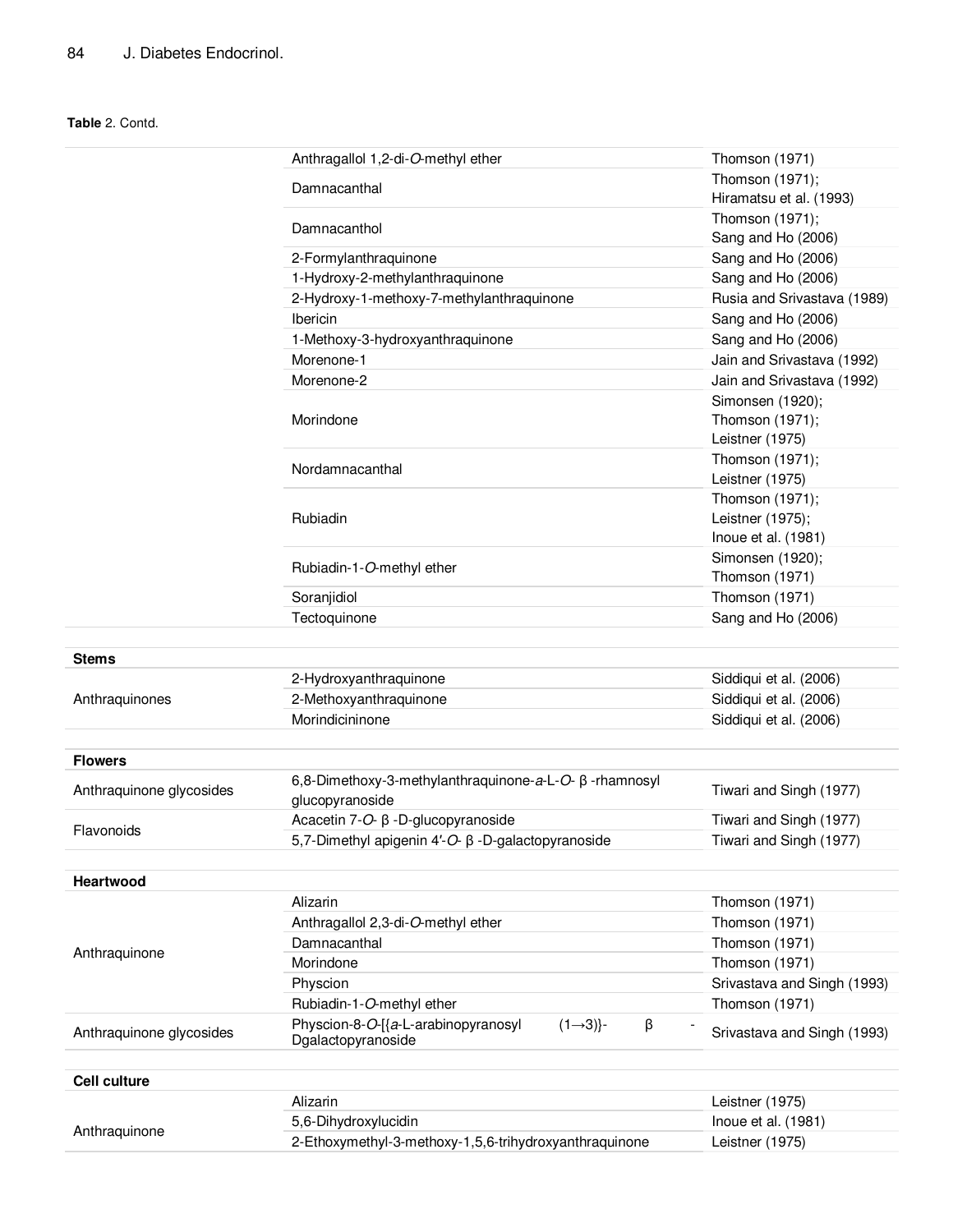|                           | 3-Hydroxymorindone                                        | Inoue et al. (1981) |
|---------------------------|-----------------------------------------------------------|---------------------|
|                           | Ibericin                                                  | Sang and Ho (2006)  |
|                           | Lucidin                                                   | Leistner (1975)     |
|                           | Lucidin ώ-methyl ether                                    | Inoue et al. (1981) |
|                           | 6-Methyl-anthrapurpurin                                   | Inoue et al. (1981) |
|                           | Morindone                                                 | Inoue et al. (1981) |
|                           | Nordamnacanthal                                           | Leistner (1975);    |
|                           | Rubiadin                                                  | Leistner (1975);    |
|                           | 5,6-Dihydroxylucidin-3-β-primeveroside                    | Inoue et al. (1981) |
|                           | 3-Hydroxymorindone-6- β-primeveroside                     | Inoue et al. (1981) |
| Anthraquinone glycosides  | Lucidin-3-β- primeveroside                                | Inoue et al. (1981) |
|                           | 2-Methyl-3,5,6-trihydroxyanthraquinone-6- β-primeveroside | Inoue et al. (1981) |
|                           | Morindin                                                  | Inoue et al. (1981) |
|                           | Campesterol                                               | Dyas et al. (1994)  |
|                           | Campesteryl linoleate                                     | Dyas et al. (1994)  |
|                           | Campesteryl palmitate                                     | Dyas et al. (1994)  |
|                           | Cycloartenol                                              | Dyas et al. (1994)  |
|                           | Cycloartenyl linoleate                                    | Dyas et al. (1994)  |
|                           | Cycloartenyl palmitate                                    | Dyas et al. (1994)  |
|                           | Isofucosterol                                             | Dyas et al. (1994)  |
|                           | Isofucosteryl linoleate                                   | Dyas et al. (1994)  |
| Triterpenoids and sterols | 24-Methylenecholesterol                                   | Dyas et al. (1994)  |
|                           | 24-Methylenecycloartanol                                  | Dyas et al. (1994)  |
|                           | 24-Methylenecycloartanyl linoleate                        | Dyas et al. (1994)  |
|                           | $\beta$ -Sitosterol                                       | Dyas et al. (1994)  |
|                           | Sitosteryl linoleate                                      | Dyas et al. (1994)  |
|                           | Sitosteryl palmitate                                      | Dyas et al. (1994)  |
|                           | Stigmasterol                                              | Dyas et al. (1994)  |
|                           | Stigmasteryl linoleate                                    | Dyas et al. (1994)  |

found that chlorhexidine gel showed the maximum antibacterial activity against *E. faecalis*, whereas calcium hydroxide showed the least. Among the natural intercanal medicaments, *M. citrifolia* gel consistently exhibited good inhibition followed by aloe vera gel and papain gel. Another study showed that iridoids from noni fruit appear to be active against yeasts, Gram negative, and Gram positive bacteria (Brett et al., 2012).

#### **Antifungal activity**

*Candida albicans* live in 80% of the human population with no harmful effects, although overgrowth from cellular yeast to a filamentous form results in candidiasis, which was often observed in immunocompromised individuals such as AIDS, cancer chemotherapy and organ or bone marrow transplantation.

Recent research has demonstrated that it contains a water-soluble component or components that interfere

with the morphological conversion of C*andida* albicans and may have potential therapeutic value with regard to candidiasis (Banerjee et al., 2006; Usha et al., 2010). Other studies showed that methanol extract of the dried fruit exhibited maximum percentage of inhibition against *Trichophyton mentagrophytes* (79.3%), while approximately 50% activity was recorded against *Penicillium*, *Fusarium* and *Rhizopus* species (Jayaraman et al., 2008; Jainkittivong et al., 2009).

#### **Antiviral activity**

Viral protein R (Vpr) is one of the human immunodeficiency virus type 1 (HIV-1) accessory protein, that contributes to multiple cytopathic effects, G2 cell cycle arrest and apoptosis. The mechanisms of Vpr have been intensely studied because they trigger HIV-1 pathogenesis. A team from National Institute of Health (USA), identified damnacanthal a component of noni fruit,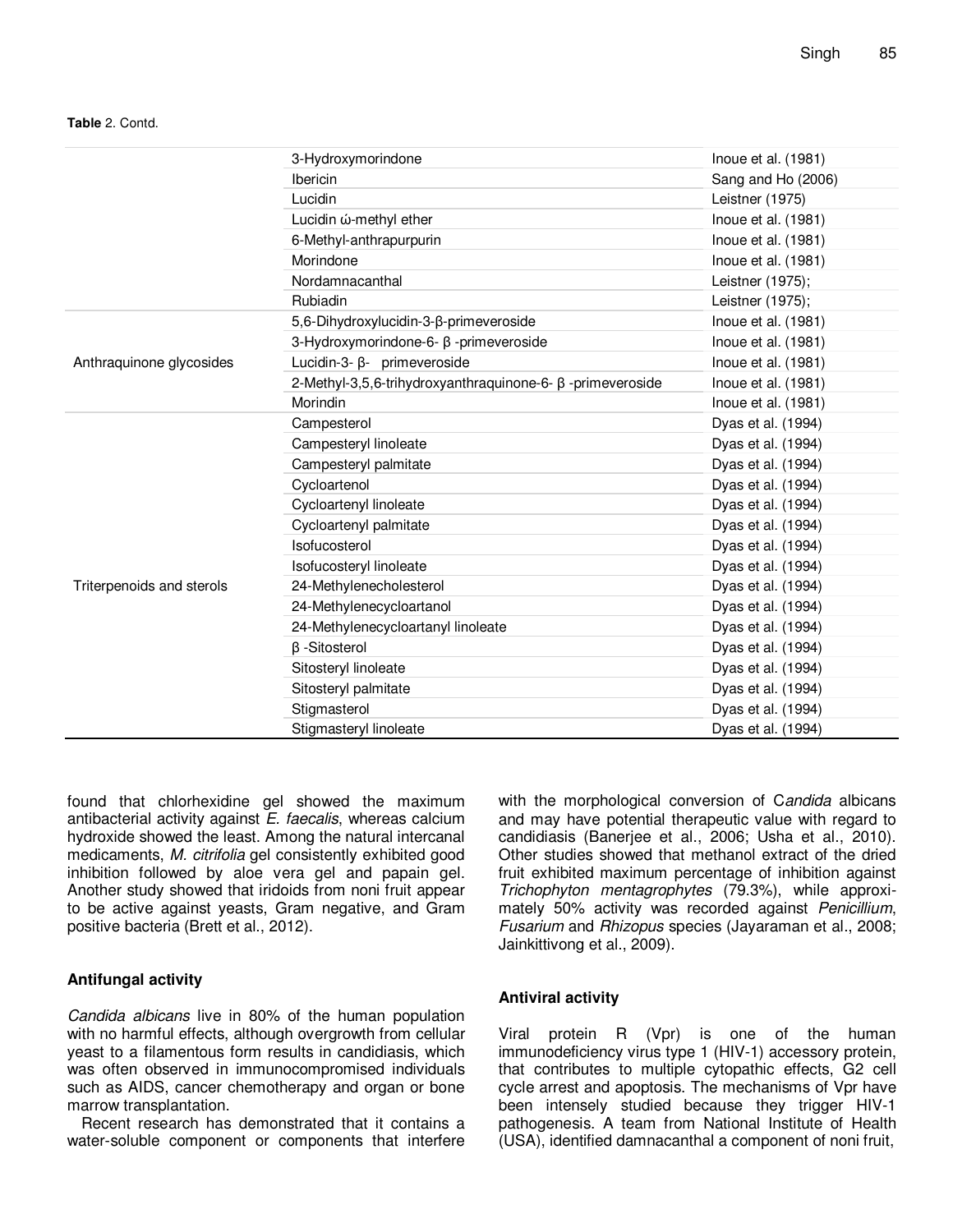as an inhibitor of Vpr induced cell death. The mechanism(s) of damnacanthal, which inhibits Vpr induced apoptosis is currently unknown and need to be elucidated (Kamata et al., 2006).

### **Antihelmintic activity**

Alcoholic extracts of tender leaves showed good *in vitro* anthelmintic activity against human *Ascaris lumbricoides*  (Raj, 1975). Similar findings were also reported by Khuntia et al. (2010) and they showed that the alcoholic extract produced more significant anthelmintic activity than petroleum ether extract and the activities are comparable with the reference drug piperazine citrate. Traditionally, it has been used in the Philippines and Hawaii as an effective insecticide (Morton, 1992).

### **Antioxidant activity**

Many degenerative human diseases have been recognized as being a consequence of free radical damage. Studies have shown that high consumption of fruits and vegetables containing phenolic antioxidants, inhibit the oxidation of low density lipoprotein (LDL), thus slow the process of atherosclerosis and also reduce the risk of cancer and many other diseases. It is encouraging to see that all the chromatographic fractions obtained from the root, fruit and leaf demonstrated high antioxidative activity when compared with either butylated hydroxytoluene (BHT) or α-tocopherol (Mohd et al., 2006).

It has been reported that ethyl acetate extract of fruit exhibited higher antioxidative activity than mannitol or vitamin C, while the petroleum ether and n-butanol extracts showed lower activities as compared to mannitol. Three antioxidant phenolic compounds, isoscopoletin, aesculetin and 3, 3′, 4′, 5, 7-pentahydroxyflavone (quercetin) have been isolated from the ethyl acetate extract by several chromatography techniques for the first time (Chang-hong et al., 2007). Recently it has also been reported that *M. citrifolia* (noni) seed extract exhibit significant antioxidant activity in the Oxygen Radical Absorbance Capacity (ORAC) and Ferric Reducing Antioxidant Power (FRAP) tests (Brett et al., 2011).

## **Hepatoprotective activity**

Fruit juice from Tahiti has been examined on carbon tetrachloride (CCl4) induced liver injury in female Sprague-Dawley (SD) rats. This study evaluated that noni juice may be effective in protecting the liver against acute CCl4 toxicity and it was also observed that necrosis of to normalize liver function after acute exposure to CCl<sup>4</sup> (Mian-Ying et al., 2008) or streptozotocin (Nayak et al.,

2011).

A few reports have suggested the involvement of noni juice in the development of chemically induced hepatitis in a limited number of cases in Europe. Further, an official European investigation of these cases determined that no relationship between noni juice and hepatitis was evident; therefore, consumption of noni juice is unlikely to induce adverse human liver effects (EFSA European, 2006). It may thus be an efficacious natural hepatoprotective nutritional supplement even at very high doses (West et al., 2006a, b).

### **Antiobesity and hypoglycemic effects**

While most of the research focuses on cancer, inflammation and antimicrobial functions, there are some other aspects, of which one of them is the rate of gastric emptying in rats (Pu et al., 2004). In effect, noni juice reduced the rate at which food exited the stomach when taken as a juice for seven consecutive days. Although, the mechanism is not clear, it may mean that it acts like an appetite suppressant, useful for weight loss if future studies show a similar effect in humans. Another study (Adrienne and Pratibha, 2007) showed that noni juice reduced body weight by 40%, when a mice fed a control diet and whereas 25% in high-fat-diet (HFD). It also reduced adipose tissue weights, plasma triglyceride levels and improved glucose tolerance in these animals. A Japanese research team has also studied more specifically the hypoglycemic effects of the anthraquinone damnacanthol-3-O-beta-D-primeveroside and lucidin 3- O-beta-D-primeveroside by roots on streptozotocin (STZ)-induced diabetic mice and result showed that these molecules are responsible for the hypoglycemic effects. Further work is required to elucidate cellular and molecular mechanisms involved in anti-obesity and hypoglycemic effects (Kamiya et al., 2008).

## **Analgesic activity**

The lyophilized aqueous extract of the roots was screened for analgesic activities in mice through writhing and hot plate tests. The data from this experiment showed that analgesic efficacy of the extract is 75% as strong as morphine, yet non addictive and also proved to be non-toxic (Chafique et al., 1990). Similar findings were also reported by Punjanon and Nandhasri (2005) in the alcoholic extract of fruits.

The analgesic activity of noni fruit puree on mice was investigated using the hot plate test. A 10% solution of freeze concentrated noni fruit puree in the drinking water of mice reduced the pain sensitivity comparably to the central analgesic drug tramadol. This effect was only partly reversed by the application of the morphine antagonist naloxone. An alcohol extract of noni fruit puree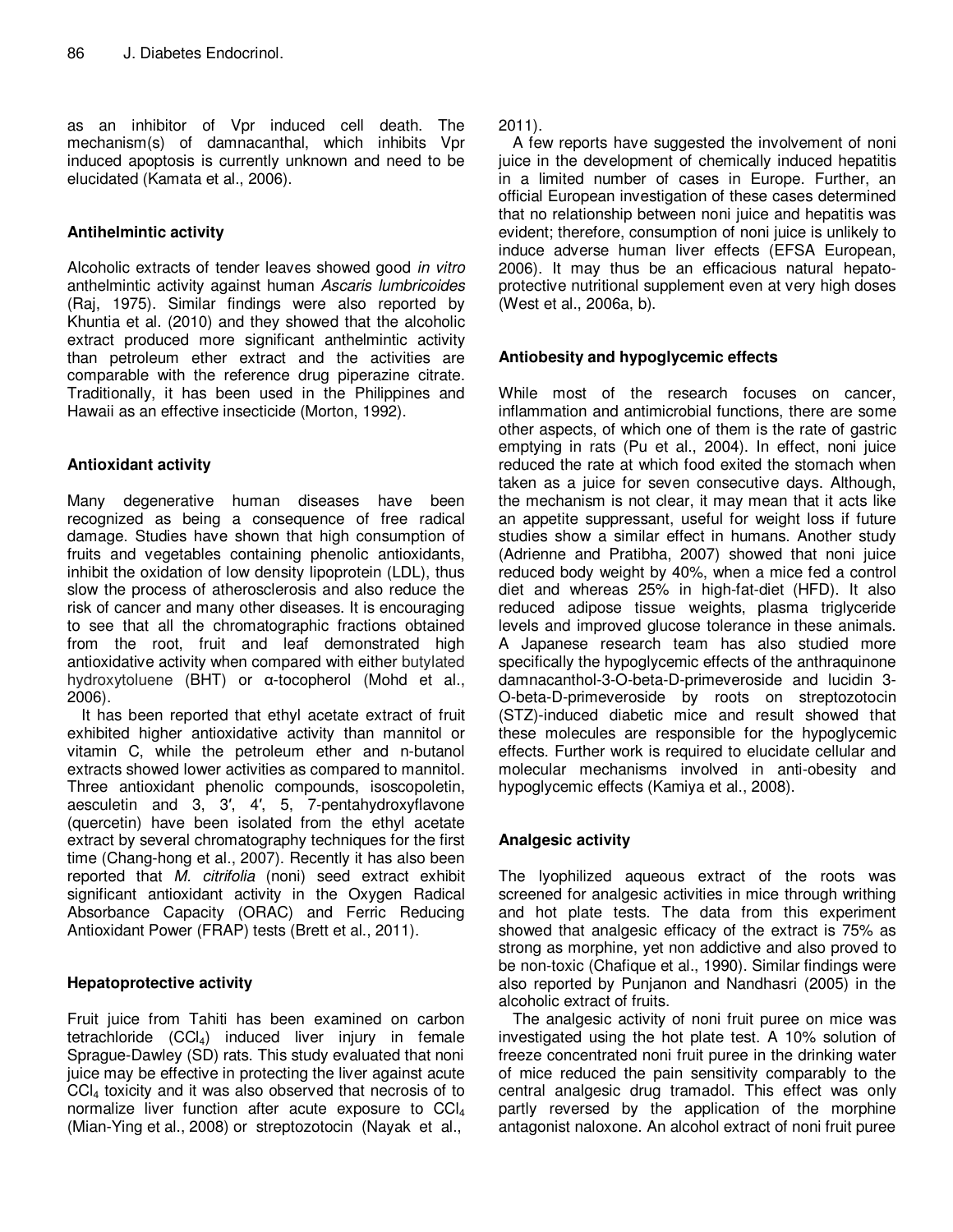also caused an inhibition of MMP-9 release from human monocytes after stimulation with lipopolysaccharide (LPS). This effect was comparable to hydrocortisone  $(10^{-5}$  M).

The findings of Basar et al. (2010) suggest that the preparations of noni fruits are effective in decreasing pain and joint destruction caused by arthritis. Further studies are necessary for the identification of the active compounds and mechanism of action.

#### **Anxiolytic activity**

Recent research has demonstrated the effects of fruit on preventing anxiety disorders, affecting an estimated 25% of the adult population at some point during their lifetime (Kjernised and Bleau, 2004). Methanol crude extract of fruit showed significant affinity to the gamma-amino butyric acid A (GABAa), the commonest inhibitory neurotransmitter in the central nervous system and displayed 75% binding inhibition as an agonist and thus induce its anxiolytic and sedative effects. Further work is required to identify compounds, which are responsible for the activities measured (Deng et al., 2007).

#### **Anti-inflammatory activity**

The aqueous extract of the fruit was investigated for antiinflammatory activity against bradykinin and carrageenan induced oedema in the rat paw. The results showed that the bradykinin-induced inflammatory response was inhibited and subsided rapidly in rats that were pretreated either orally or intraperitoneally with fruit juice extract, whereas a higher dose of extract was required to completely inhibit the inflammatory response to carrageenan (Marsha-lyn et al., 2002).

Another study showed that ethanol extract of fruit powder has a selective inhibition effect on cyclooxygenase-1 (COX-1). Its  $IC_{50}$  value (163 µg/ml) was lower than those produced by aspirin (241 µg/ml), whereas much higher than indomethacin (1.2 µg/ml) used as the reference COX-1 inhibitors in this study. By contrast, It should be noted that it did not exhibit (*in vitro*  and *in vivo*) nitric oxide (NO\*) scavenging activity, a key mediator in the phenomenon of inflammation (Rachel et al., 2003).

Akihisa et al. (2007) reported that new saccharide fatty acid ester 2-O-(beta-D-glucopyranosyl)-1-O-octanoylbeta-D-gluropyranose extracted from the fruits has got highly promising anti-inflammatory candidate.

#### **Wound healing activity**

The ethanol extract of the leaves (150 mg/kg/day) was used to evaluate the wound-healing activity in rats, using excision and dead space wound models. The result showed that the extract-treated animals exhibited 71%

reduction in the wound area when compared with controls which exhibited 57%. The mass and hydroxylproline content in the dead space wounds of granulation tissue were also increased significantly in noni-treated animals when compared with controls (Shivananda et al., 2007). In a similar study, wound-healing activity of fruit juice was evaluated in streptozotocin-induced diabetic rats. The data from this experiment indicated that fruit juice significantly reduces blood sugar level and hasten wound healing activity (73%) in diabetic rats as compared to diabetic controls (63%) (Nayak et al., 2007).

An anthraquinone was isolated and identified as 1, 4 dihydroxy-2-methoxy-7-methylanthraquinone from fruit. It showed significantly increased elaboration of procollagen type I C-terminal peptide and glycosaminoglycans and reduced or inhibited expression of the collagenase matrix metalloproteinase-I in primary cultures of human fibroblasts. Furthermore, in a clinical trial this molecule was found to increase the dermal type I procollagen in nude mouse skin. These results suggest that identified anthraquinone is a good indispensable candidate for use as a new anti-wrinkle agent due to its strong induction of biosynthetic activity of extracellular matrix components (Kim et al., 2005).

#### **Hypotensive activity**

Youngken et al. (1960) found that the total extract of the roots has a hypotensive effect. Later on, Moorthy and Reddy (1970) found that the ethanol extract of the roots lowered the blood pressure in an anesthetized dog. Recently, it has been reported that noni juice contains angiotensin-I-converting enzyme (ACE) (Yamaguchi et al., 2002). Since ACE is commonly prescribed to treat high blood pressure, therefore this can be recognized as a therapeutical intervention for lowering blood pressure.

#### **Cardiovascular activity**

5-lipoxygenase and 15-lipooxygenase are responsible for production of leukotrienes that instigate asthmatic and allergic reactions and act to sustain inflammatory reactions. Recent research has showed the role of 5 lipoxygenase in cardiovascular and neuropsychiatric illnesses (Radmila and Hari, 2004).

Oxidation of LDL has been recognized as playing an important role in the initiation and progression of atherosclerosis. Methanol and ethyl extract of fruit showed 88 and 96% inhibition, respectively of copper-induced oxidation of low density lipoprotein particles *in vitro*. Six lignans were isolated from ethyl extract of the fruit and has been showed to have inhibiting effect of copperinduced LDL oxidation in a dose-dependent manner (Kamiya et al., 2004).

Deng et al. (2007b) isolated two new lignans, (+)- 3,4,3',4'-tetrahydroxy-9,7'alpha-epoxylignano-7 alpha,9'-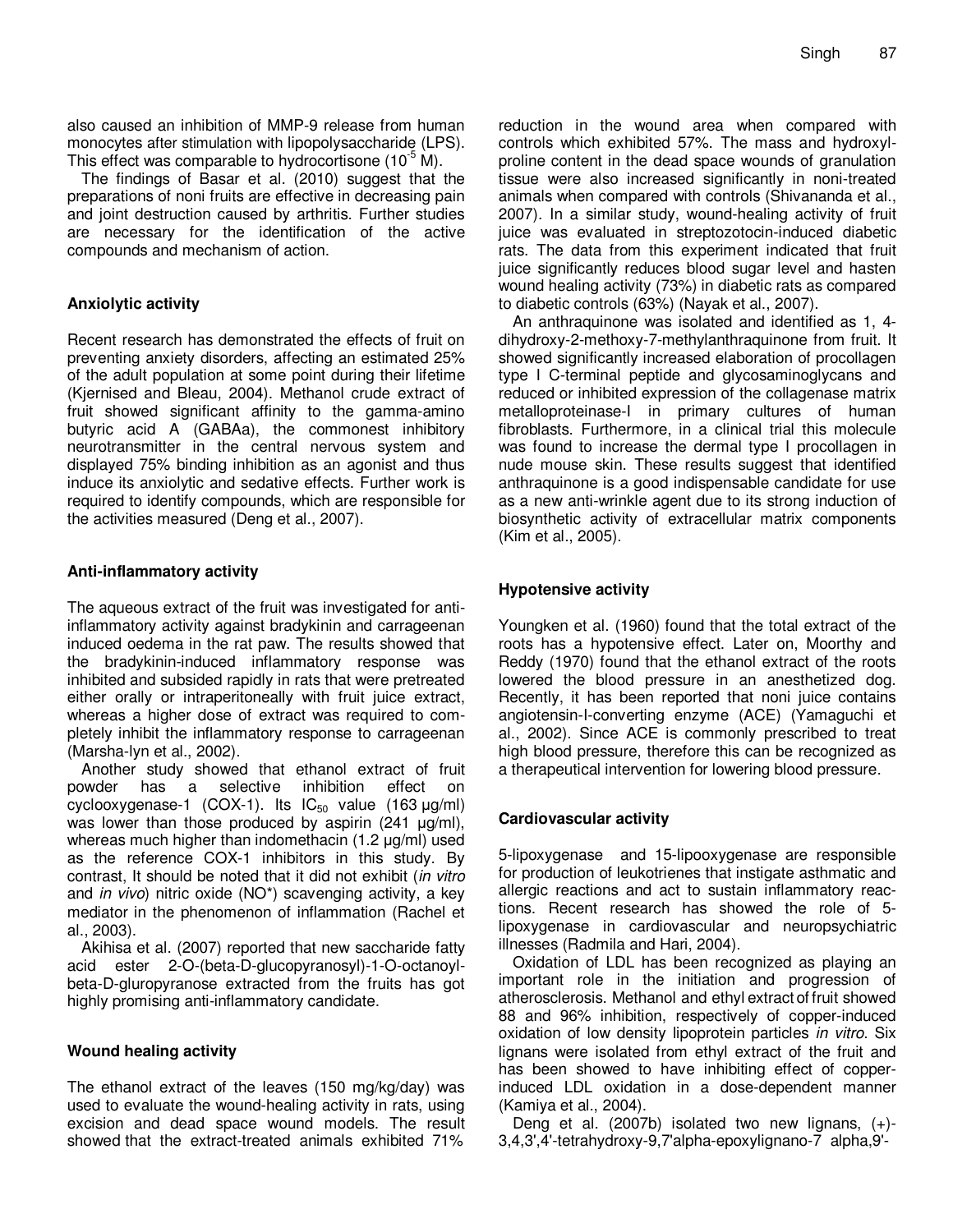lactone and (+)-3,3'-bisdemethyltanegool as well as seven known compounds from the fruits which are responsible for inhibition of 5- or 15-lipoxygenase (Deng et al., 2007a).

Two new anthraquinones, 1,6-dihydroxy-5-methoxy-2 methoxymethylanthraquinone (1) and 1,5,7-trihydroxy-6 methoxy-2-methoxymethylanthraquinone (2), and one new lignan isoamericanoic acid A (3) were isolated from the fruits of *M. citrifolia* along with 11 known compounds (Lin et al., 2007)

Recently, it has been reported that antispasmodic and vasodilatory activities of *M. citrifolia* root extract are mediated through blockade of voltage-dependent calcium channels and it showed antidyslipidemic effects and it can be used as a potential medicine for cardiovascular diseases. However, further studies are required to prove the safety and efficacy of *M. citrifolia* and its constituents in actual clinical settings (Saf-ur et al., 2010)

# **Estrogenic activity**

*M. citrifolia* has been reported to have very weak estrogenic activity *in vivo*. According to Chearskul et al. (2004), the relative estrogenic potency of alcohol and water extracts of *M. citrifolia* was 1:1,000 and 1:10,000 respectively, indicating that the estrogenic activity is only seen at low doses, and even then it has very low potency in comparison to estradiol, suggesting that the beneficial effects of noni are not closely linked to estrogen mediated action.

A variety of phytoestrogens have been identified, which bind to the estrogen receptor and comprises protective effects on estrogen-related conditions, such as menopausal symptoms and estrogen-related diseases, namely prostate and breast cancers, osteoporosis and cardiovascular diseases (Cos, 2003).

A German research team has also studied the estrogenic properties of the fruit in two *in vitro* assays, the estrogen receptor binding assay with both estrogen receptors, ER-*α* and ER-*β*, and the estrogen-receptor dependent induction of alkaline phosphatase in Ishikawa cells. Hexane extracts prepared from the fruit exhibited high activity in both systems (Basar et al., 2006). Besides the aforementioned investigations, the chemical nature of phytoestrogen in noni is still mysterious and needs further investigations.

## **Immunological activity**

Recent research examined the mechanisms involved in immunological properties of Tahitian Noni Juice (TNJ) and noni fruit juice concentrates (NFJC) in mice. The result showed that both modulate the immune system via the activation of the CB2 receptors and suppression of the IL-4, but increasing the production of IFN-gamma cytokines (Palu et al., 2008).

In a related report, it has been found that ethanol pre-

cipitation of the fruit contains a polysaccharide-rich fraction which showed antitumour activity in the Lewis lung carcinoma model in mice. It also stimulate the release of several potential mediators, including TNF-α, IL-1β, IL-10, IL-12 p70, IFN-γ and nitric oxide, but had no effect on IL-2 and suppressed IL-4 (Hirazumi and Furusawa, 1999).

## **Anti-cancer activity**

It has been reported that methanol extract of the fruit at a concentration of 0.1 mg/ml exhibited cytotoxic activity against breast cancer (MCF7) and neuroblastoma (LAN5) cell lines at 29 and 36%, respectively in 3-(4,5 dimethythiazol-. 2-yl)-2,5-diphenyl tetrazolium bromide (MTT) assay (Arpornsuwan and Punjanon, 2006).

Another study showed that the ethanol precipitated polysaccharide-rich substance of noni juice possesses immunomodulatory and antitumour activity against Sarcoma 180 ascites tumour in mice (Furusawa et al., 2003). Wang et al. (2001) studied cancer preventive effect of TNJ in Sprague-Dawley (SD) rats. In this study, a chemical carcinogen 7, 12-dimethylbenz [a] anthracene (DMBA) was used to induce cancer in specific organs of rats. Results showed that 10% TNJ reduced DMBA-DNA adduct formation by 30% in the heart, 41% in the lung, 42% in the liver, and 80% in the kidney in one week.

One of the current strategies for the treatment of human cancer is to activate the cellular apoptotic death program. Along this line, Hornick et al. (2003) found that noni juice in concentrations of 5% or greater was highly effective for inhibiting the initiation of new vessel sprouts from model of placental vein explants. At higher concentration of 10%, it was able to induce vessel degeneration and apoptosis in established capillary networks within a few days of its application.

An anthraquinone damnacanthal isolated from the chloroform extract of the root was found as new inhibitor of *ras* function and thus suppressed *ras*-expressing tumors (Hiramatsu at al., 2003). It also showed potent inhibitory activity towards tyrosine kinases such as Lck, Src, Lyn and EGF receptor and might be related to the stimulatory effect on ultraviolet-induced apoptosis (Takaki et al., 1999).

Other studies have reported that the two novel glycosides, 6-*O*-(b-D-glucopyranosyl)-1-*O*-octanoyl-b-Dglucopyranose and asperulosidic acid, extracted from the juice of the fruits were effective in suppressing 12-*O*tedtradecanoylphorbol-13-acetate (TPA) or epidermal growth factor (EGF), thereby inducing cell transformation and associated AP-1 activity (Guangming et al., 2001).

## **FUTURE STRATEGY**

New compounds with high levels of pharmacological activity are urgently required for a wide range of human disorders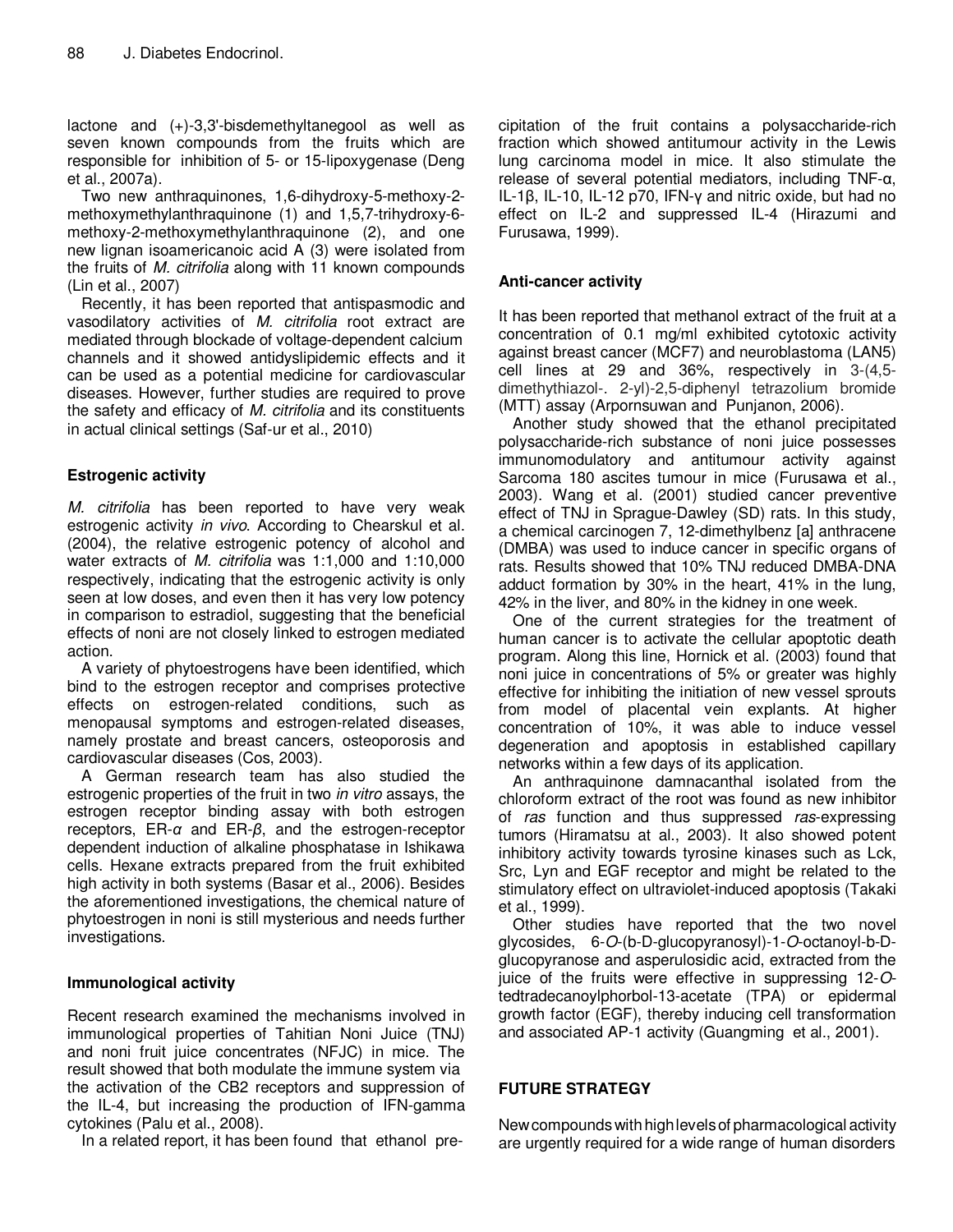and diseases. A number of scientific publications showed that this plant contains several nutritional and functional compounds, but the current state of knowledge is still far from satisfactory. The most important compounds identified are damnacanthal and some other phenolic compounds. However, its activity as chemopreventive and anti-HIV needs further investigation. A drug development programme should be undertaken to develop modern drugs with the compounds isolated, but before that, a comprehensive phytochemical profiling, extensive investigation of its bioactivity, mechanism of action, pharmacotherapeutics, toxicity and clinical trials are needed to provide sufficient data. In addition, research should be initiated for identification of elite chemotypes, quality control of produces through marker development such as TLC, HPTLC, standardization of cell culture techniques for production of bioactive compounds and identification of pathway related to the production of potent bioactive compounds. In order to realize these goals a number of projects have been initiated by academic institutions and pharmaceutical companies.

In nut shell, we can say that the combination of natural products chemistry, molecular and cellular biology, synthetic and analytical chemistry, biochemistry, and pharmacology are needed to exploit the vast diversity of chemical structures and their biological activities for the development of new pharmacological agents. Eventually my personal suggestion to those companies which are involved in production and merchandise of noni juice should provide relevant information regarding bioactive components present in juice. Which results, primarily, would motivate consumers to purchase noni juice that contains such substances, and secondary, it would inspire food processors to retain these bioactive compounds.

#### **REFERENCES**

- Aalbersberg WGL, Hussein S, Sotheeswaran S, Parkinson S (1993). Carotenoids in the leaves of *Morinda citrifolia.* J. Herbs Spices Med. Plants 2:51-54.
- Adrienne N, Pratibha N (2007). Effects of *Morinda citrifolia* (Noni) on Obesity and Glucose Tolerance in C57BL/6 Mice. FASEB J. 781(21):14.
- Ahmad VU, Bano M (1980). Isolation of β-sitosterol and ursolic acid from *Morinda citrifolia* Linn. J. Chem. Soc. Pak. 2:71-72.
- Akihisa T, Matsumoto K, Tokuda H, Yasukawa K, Seino K, Nakamoto K, Kuninaga H, Suzuki T, Kimura Y (2007). Anti-inflammatory and potential cancer chemopreventive constituents of the fruits of *Morinda citrifolia* (Noni). J. Nat. Prod. 70(5):754-757.
- Arpornsuwan T, Punjanon T (2006). Tumor cell-selective antiproliferative effect of the extract from *Morinda citrifolia* fruits. Phytother. Res. 20(6):515-517.
- Jainkittivong A, Butsarakamruha T, Langlais RP (2009). Antifungal activity of *Morinda citrifolia* fruit extract against *Candida albicans*. Oral Surg. Oral Med. Oral Pathol. Oral Radiol. Endod. 108(3):394- 398.

Atkinson N (1956). Antibacterial substances from flowering plants. 3. Antibacterial activity of dried Australian plants by rapid direct plate test. Aust. J. Exp. Biol. 34:17-26.

Banerjee S, Johnson AD, Csiszar K, Wansley DL, McGeady P (2006).

An extract of *Morinda citrifolia* interferes with the serum-induced formation of filamentous structures in *Candida albicans* and inhibits germination of *Aspergillus nidulans*. Am. J. Chin. Med. 34(3):503- 509.

- Basar S, Uhlenhut K, Högger P, Schöne F, Westendorf J (2010). Analgesic and antiinflammatory activity of *Morinda citrifolia* L. (Noni) fruit. Phytother. Res. 24(1):38-42.
- Nayak BS, Marshall JR, Isitor G, Adogwa A (2011). Hypoglycemic and hepatoprotective activity of fermented fruit juice of *Morinda citrifolia* (Noni) in diabetic rats. J. Evid. Based Complementary Altern. Med. 2011:875293. doi: 10.1155/2011/875293.
- Bowie JH, Cooke RG (1962). Colouring matters of Australian plants. IX. Anthraquinones from *Morinda* species. Aust. J. Chem. 15(2):332-335.
- Brett JW, Stephen KP, Shixin D, Afa KP (2012). Antimicrobial Activity of an Iridoid Rich Extract from *Morinda citrifolia* Fruit. Curr. Res. J. Biol. Sci. 4(1):52-54.
- Brett JW, Jarakae CJ, Afa KP, Shixin D (2011). Toxicity and antioxidant tests of *Morinda citrifolia* (noni) seed extract. Adv. J. Food Sci. Technol. 3(4):303-307.
- Bui AKT, Bacic A, Pettolino F (2006). Polysaccharide composition of the fruit juice of *Morinda citrifolia* (noni). Phytochemistry 67:1271-1275.
- Bushnell OA, Fukuda M, Makinodian T (1950). The antibacterial properties of some plants found in Hawaii. Pac. Sci. 4:167-183.
- Chafique Y, Alain R, Jacques F, Marie-Claire L, René M, François M (1990). Analgesic and behavioural effects of *Morinda citrifolia*. Planta Med. 56:430-434.
- Chang-hong L, Ya-rong X, Yong-hang Y, Feng-feng Y, Jun-yan L, Jinglei S (2007). Extraction and characterization of antioxidant compositions from fermented fruit juice of *Morinda citrifolia* (Noni). Agric. Sci Chin. 6(12):1494-1501.
- Chunhieng MT (2003). Development of new food health tropical: Application at the nuts Bre' sil Bertholettia excelsa and the fruit of *Morinda citrifolia* Cambodia. Ph.D. thesis, INPL, France.
- Cos P, De Bruyne T, Apers S, Vanden Berghe D, Pieters L, Vlietinck AJ (2003). Phytoestrogens: Recent developments. Planta Med. 69(7):589-599.
- Dalsgarrd PW, Potterat O, Dieterle F, Paululat T, Kuhn T, Hamburger M (2006). Noniosides E-H: New trisaccharide fatty acid esters from the fruit of *Morinda citrifolia* (Noni). Planta Med. 72:1322-1327.
- Daulatabad CD, Mulla GM, Mirajkar AM (1989). Ricinoleic acid in *Morinda citrifolia* seed oil. J. Oil Technol. Assoc. 21:26-27.
- Deng S, Palu AK, West BJ, Su CX, Zhou BN, Jensen JC (2007a). Lipoxygenase inhibitory constituents of the fruits of noni (*Morinda citrifolia*) collected in Tahiti. J. Nat. Prod. 70(5):859-862.
- Deng S, West BJ, Palu AK, Zhou BN, Jensen CJ (2007b). Noni as an anxiolytic and sedative: A mechanism involving its gammaaminobutyric acidergic effects. Phytomedicine 14(7-8):517-22.
- Dittmar A (1993). *Morinda citrifolia* L.: Use in indigenous Samoan medicine. J. Herbs Spices Med. Plants 1:77-92.
- Dixon AR, McMillan H, Etkin NL (1999). Ferment this: The transformation of Noni traditional Polynesian medicine (*Morinda citrifolia*, Rubiaceae). Econ. Bot. 53:51-68.
- Duncan SH, Flint HJ, Stewart CS (1998). Inhibitory activity of gut bacteria against *Escherichia coli* O157 mediated by dietary plant metabolites. FEMS Microbiol. Lett. 164:258-283.
- Dyas L, Threlfall DR, Goad LJ (1994). The sterol composition of five plant species grown as cell suspension cultures. Phytochemistry 35(3):655-660.
- EFSA. European Commission. Scientific Committee of Food (2002). Opinion of the Scientific Committee on Food of Tahitian Noni Juice. SCF/CS/ DOS/18 ADD 2, Belgium.
- European Food Safety Authority, EFSA (2006). Opinion on a request from the commission related to the safety of Noni juice (juice of the fruits of *Morinda citrifolia*). EFSA J. 376:1-12.
- Faltynek CR, Schroeder J, Mauvais P, Miller D, Wang S, Murphy D, Lehr R, Kelley M, Maycock A, Michne W, Miski M, Thunberg AL (1995). Damnacanthal is a highly potent, selective inhibitor of p56lck tyrosine kinase activity. Biochemistry 34:12404-12410.
- Farine JP, Legal L, Moreteau B, Quere JLL (1996). Volatile compounds of ripe fruits of *Morinda citrifolia* and their effects on *Drosophila.* Phytochemistry 41:433-438.
- Furusawa E, Hirazumi A, Story S, Jensen J (2003). Antitumour potential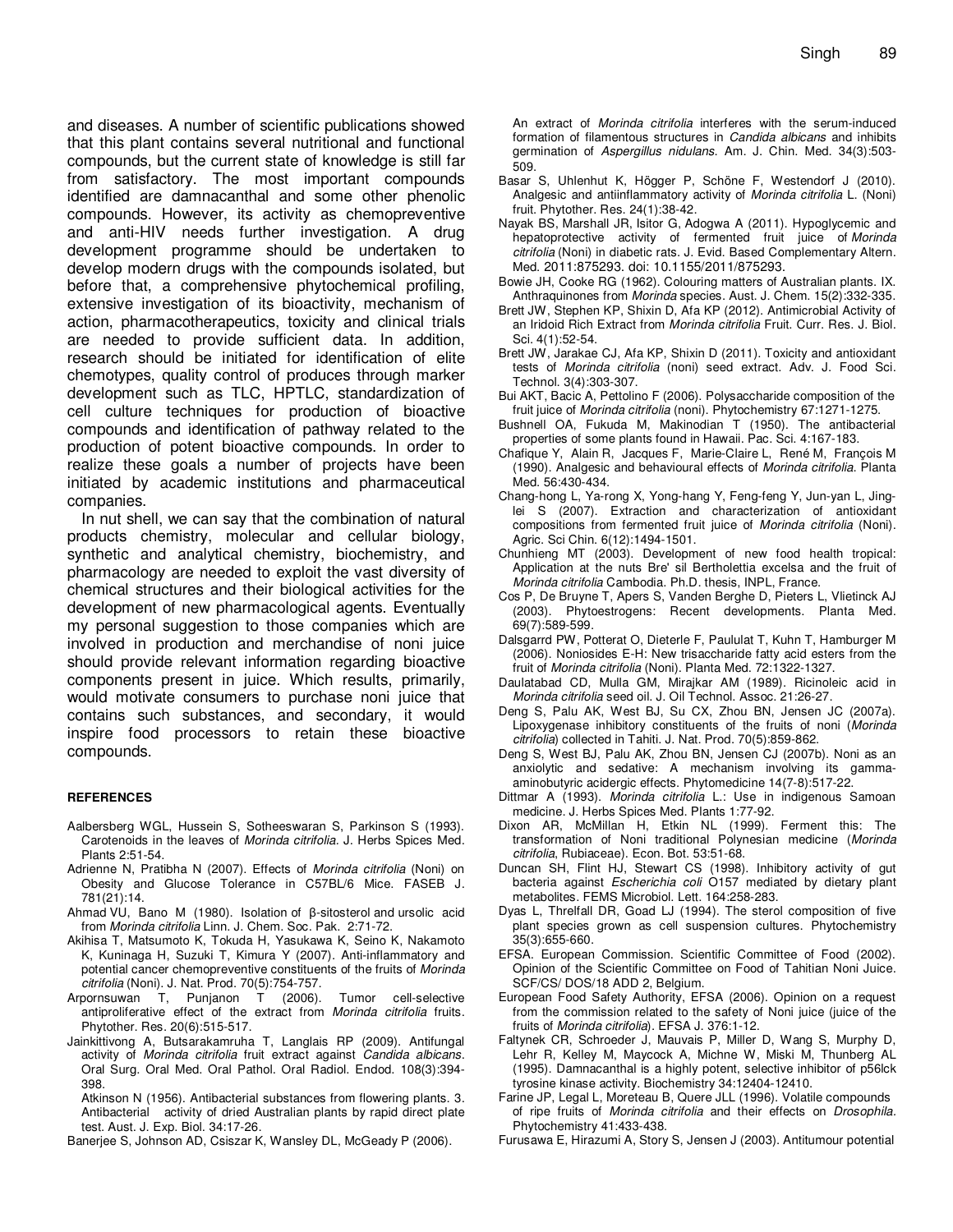of a polysaccharide-rich substance from the fruit juice of *Morinda citrifolia* (Noni) on sarcoma 180 ascites tumour in mice. Phytother. Res. 17(10):1158-1164.

- Guangming L, Ann B, Wei-Ya M, Shengmin S, Chi-Tang H, Zigang D (2001). Two novel glycosides from the fruits of *Morinda citrifolia*  (Noni) inhibit AP-1 transactivation and cell transformation in the mouse epidermal JB6 cell line. Cancer Res. 61:5749-5756.
- Heinicke RM (1985). The pharmacologically active ingredient of Noni. Pac.Trop. Bot. Gard. Bull. 15:10-14.
- Hiramatsu T, Imoto M, Koyano T, Umezawa K (1993). Induction of normal phenotypes in ras-transformed cells by damnacanthal from Morinda citrifolia. Cancer Lett. 73(2-3):161-166.
- Hirazumi A, Furusawa E (1999). An immunomodulatory polysacchariderich substance from the fruit juice of *Morinda citrifolia* (noni) with antitumour activity. Phytother Res*.* 13(5):380-387.
- Hornick CA, Myers A, Sadowska-Krowicka H, Anthony CT, Woltering EA (2003). Inhibition of angiogenic initiation and disruption of newly established human vascular networks by juice from *Morinda citrifolia* (noni). Angiogenesis 6(2):143-149.
- Inoue K, Nayeshiro H, Inouye H, Zenk M (1981). Anthraquinones in cell suspension cultures of *Morinda citrifolia.* Phytochemistry 20(7):1693- 1700.
- Jain RK, Srivastava SD (1992). Two new anthraquinones in the roots of *Morinda citrifolia.* Proc. Nat. Acad. Sci. India 62:11-13.
- Kamiya K, Hamabe W, Harada S, Murakami R, Tokuyama S, Satake T (2008). Chemical constituents of *Morinda citrifolia* roots exhibit hypoglycemic effects in streptozotocin-induced diabetic mice. Biol. Pharm. Bull. 31(5):935-980.
- Kamiya K, Tanaka Y, Endang H, Umar M, Satake T (2004). Chemical constituents of *Morinda citrifolia* fruits inhibit copperinduced lowdensity lipoprotein oxidation. J. Agric. Food Chem. 52:5843-5848.
- Kamiya K, Tanaka Y, Endang H, Umar M, Satake T (2005). New anthraquinone and iridoid from the fruits of *Morinda citrifolia*. Chem. Pharm. Bull. 53:1597-1599.
- Khuntia TK, Panda DS, Nanda UN, Khuntia S (2010). Evaluation of antibacterial, antifungal and anthelmintic activity of *Morinda citrifolia* L. (Noni). Int. J. Pharm.Tech. Res. 2(2):1030-1032.
- Kim SW, Jo BK, Jeong JH, Choi SU, Hwang YI (2005). Induction of extracellular matrix synthesis in normal human fibroblasts by anthraquinone isolated from *Morinda citrifolia* (noni) fruit. J. Med. Food 8:552-555.
- Kjernised KD, Bleau P (2004). Long-term goals in the management of acute and chronic anxiety disorders. Can. J. Psychiatry 49(1):51S-65S.
- Lee SW, Najiah M, Chuah TS, Wendy W, Noor AMS (2008). Antimicrobial properties of tropical plants against 12 pathogenic bacteria isolated from aquatic organisms. Afr. J. Biotechnol. 7(13):2275-2278.
- Legal L, Moulin B, Jallon JM (1999). The relationship between structures and toxicity of oxygenated aliphatic compounds homologous to the insecticide octanoic acid and the chemotaxis of two species of *Drosophila.* Pest Biochem. Physiol. 65(2):90-101.
- Leistner VE (1975). Isolation, identification and biosynthesis of anthraquinones in cell suspension cultures of *Morinda citrifolia.*  Planta Med. 27:214-224.
- Levand O, Larson HO (1979). Some chemical constituents of *Morinda citrifolia.* Planta Med. 36(2):186-187.
- Lin CF, Ni CL, Huang YL, Sheu SJ, Chen CC (2007). Lignans and anthraquinones from the fruits of *Morinda citrifolia*. Nat. Prod. Res. 21(13):1199-1204.
- Locher CP, Burch MT, Mower HF, Berestecky H, Davis H, Van Polel B, Lasure A, Vander BDA, Vlieti-Nick AJ (1995). Anti-microbial activity and anti-complement activity of extracts obtained from selected Hawaiian medicinal plants. J. Ethnopharmacol. 49:23-32.
- Lucilla B, Johannes T (1995). Increased anthraquinone production by *Morinda citrifolia* in a two-phase system with Pluronic F-68. Enzyme Microb. Technol. 17(4):353-358.
- Lucilla B, Marc H, Johannes T (1995). Surfactant-induced non-lethal release of anthraquinones from suspension cultures of *Morinda citrifolia.* J. Biotechnol. 39(2):149-155.
- Marc S, Anne-Marie K, Rianne L, Juanita HJV, Jobien CW, George JW, Anton FC (2003). Regulation of anthraquinone biosynthesis in cell

cultures of *Morinda citrifolia*. J. Plant Physiol. 160(6):607-614.

- Marsha-lyn GM, Everton AT, Oswald RS (2002). Preliminary investigation of the anti-inflammatory properties of an aqueous extract from *Morinda citrifolia* (Noni). Proc. West. Pharmacol. Soc. 45:76-78.
- Kamata M, Wu RP, An DS, Saxe JP, Damoiseaux R, Phelps ME, Huang J, Chen IS (2006). Cell-based chemical genetic screen identifies damnacanthal as an inhibitor of HIV-1 Vpr induced cell death. Biochem. Biophys. Res. Commun. 348(3):1101-1106.
- Mian-Ying W, Diane N, Gary A, Jarakae J, Brett W (2008). Liver protective effects of *Morinda citrifolia* (Noni). Plant Foods Hum. Nutr. 63(2):59-63.
- Moorthy NK, Reddy GS (1970). Preliminary phytochemical and pharmacological study of *Morinda citrifolia*, Linn. Antiseptic 67:167- 171.
- Morton JF (1992). The ocean-going Noni, or Indian mulberry (*Morinda citrifolia*, Rubiaceae) and some of its ''colourful'' relatives. Ecol. Bot. 46:241-256.
- Murray PE, Farber RM, Namerow KN, Kuttler S, Garcia-Godoy F (2008). Evaluation of *Morinda citrifolia* as an endodontic irrigant. J. Endod. 34(1):66-70.
- Natheer ES, Sekar C, Amutharaj P, Syed ARM, Feroz KK (2012). Evaluation of antibacterial activity of *Morinda citrifolia*, *Vitex trifolia* and *Chromolaena odorata*. Afr. J. Pharm. Pharmacol 6(11):783-788.
- Nayak BS, Isitor GN, Maxwell A, Bhogadi V, Ramdath DD (2007). Wound-healing activity of *Morinda citrifolia* fruit juice on diabetesinduced rats. J. Wound Care 16(2):83-86.
- Potterat O, Hamburger M (2007). *Morinda citrifolia* (Noni) fruit: Phytochemistry, pharmacology, safety. Planta Med. 73(3):91-199.
- Palu AK, Kim AH, West BJ, Deng S, Jensen J, White L (2008). The effects of *Morinda citrifolia* L. (noni) on the immune system: Its molecular mechanisms of action. J. Ethnopharmacol. 115(3):502- 506.
- Pawlus AD, Su BN, Keller WJ, Kinghorn AD (2005). An anthraquinone with potent quinone reductase-inducing activity and other constituents of the fruits of *Morinda citrifolia* (noni). J. Nat. Prod. 68(12):1720-1722.
- Peerzada N, Renaud S, Ryan P (1990). Vitamin C and elemental composition of some bushfruits. J. Plant Nutr. 13(7):787-793.
- Pu HF, Huang WJ, Tseng WM, Wang SW, Liu YW, Doong ML, Wang PS (2004). Effects of juice from *Morinda citrifolia* (Noni) on gastric emptying in male rats. Chin. J. Physiol. 47(4):169-174.
- Punjanon T and Nandhasri P (2005). Analgesic effect of the alcoholic extract from the fruits of *Morinda citrifolia*. ISHS Acta Horticulturae 678: III WOCMAP Congress on Medicinal and Aromatic Plants - Volume 4: Targeted Screening of Medicinal and Aromatic Plants, Economics and Law. pp. 103-106.
- Rachel WL, Stephen P, Myers, David N, Leach G, David L, Greg L (2003). A cross-cultural study: anti-inflammatory activity of Australian and Chinese plants. J. Ethnopharmacol. 85(1):25-32.
- Radmila M, Hari M (2004). 5-Lipoxygenase as a putative link between cardiovascular and psychiatric disorders. Crit Rev. Neurobiol. 16(1- 2):181-186.
- Raj RK (1975). Screening of indigenous plants for anthelmintic action against human *Ascaris lumbricoides*: Part-II. Indian J. Physiol. Pharmacol. 19:47-49.
- Rusia K, Srivastava SK (1989). A new anthraquinone from the roots of *Morinda citrifolia* Linn. Curr. Sci. 58:249-251.
- Basar S, Iznaguen H, Zeglin A, Westendorf J (2006). Phytoestrogenic activity of *Morinda citrifolia* L. fruits. Planta Med. pp.72-78.
- Saf-ur RM, Nauman A, Anwarul-Hassan G (2010). Studies on antidyslipidemic effects of *Morinda citrifolia* (Noni) fruit, leaves and root extracts. Lipids Health Dis. 9:88-94.
- Saludes JP, Garson MJ, Franzblau SG, Aguinaldo AM (2002). Antitubercular constituents from the hexane fraction of *Morinda citrifolia* Linn. (Rubiaceae). Phytother. Res. 16(7):683-685.
- Samoylenko V, Zhao J, Dunbar DC, Khan IA, Rushing JW, Muhammad I (2006). New constituents from noni (*Morinda citrifolia*) fruit juice. J. Agric. Food Chem. 54:6398-6402.
- Sang S, Cheng X, Zhu N, Stark RE, Badmaev V, Ghai G, Rosen R, Ho CT (2001a). Flavonol glycosides and novel iridoid glycoside from the leaves of *Morinda citrifolia*. J. Agric. Food Chem. 49:4478-4481.